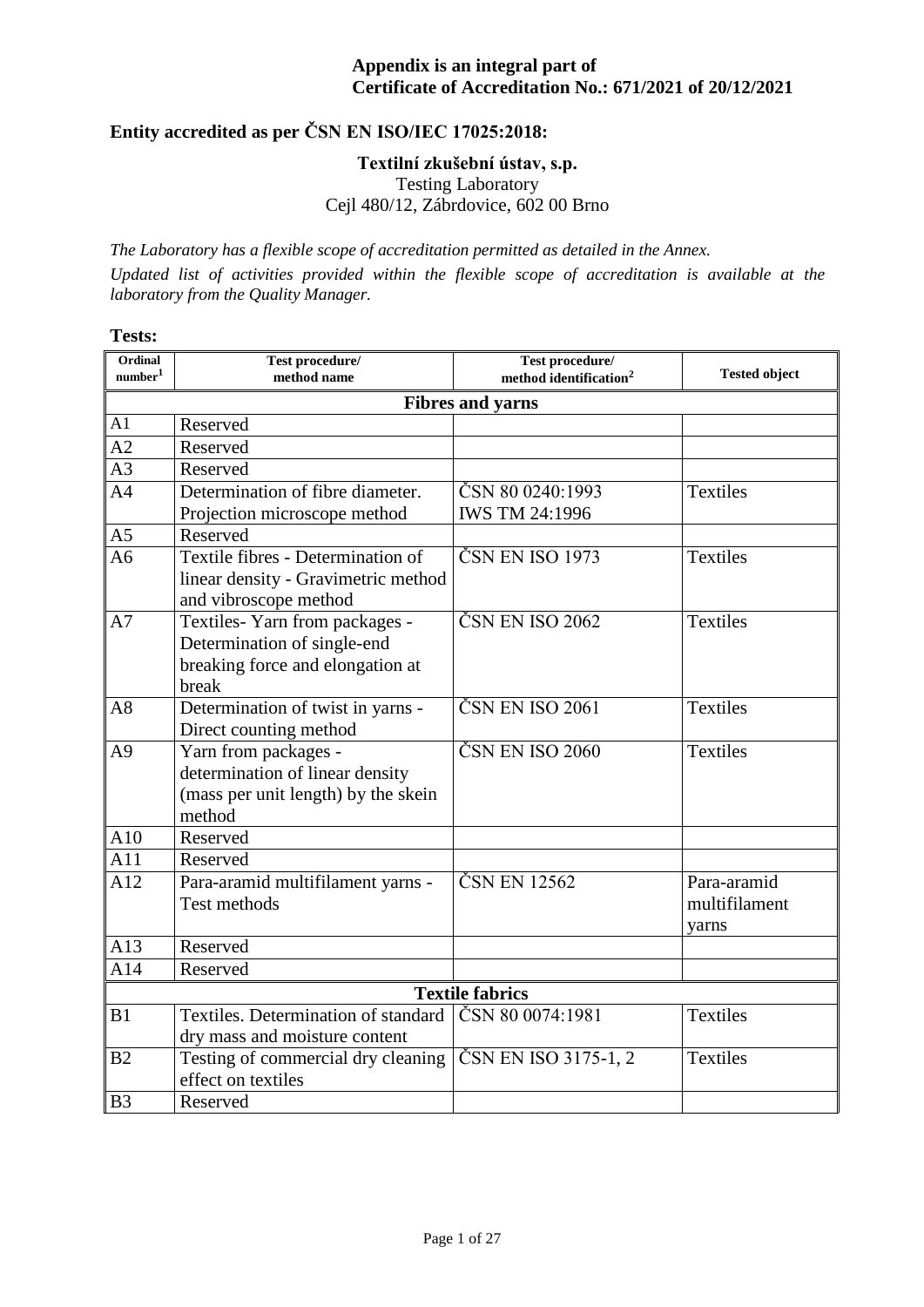# **Entity accredited as per ČSN EN ISO/IEC 17025:2018:**

### **Textilní zkušební ústav, s.p.**

Testing Laboratory

| Ordinal<br>number <sup>1</sup> | Test procedure/<br>method name             | Test procedure/<br>method identification <sup>2</sup> | <b>Tested object</b> |
|--------------------------------|--------------------------------------------|-------------------------------------------------------|----------------------|
| <b>B4</b>                      |                                            | ČSN EN ISO 13934-1                                    | <b>Textiles</b>      |
|                                | Tensile properties of fabrics              | ISO 5081:1977                                         |                      |
|                                |                                            | <b>IWS TM 4:1996</b>                                  |                      |
|                                |                                            | ČSN EN 29073-3                                        |                      |
|                                |                                            | <b>ASTM D 2262-83</b>                                 |                      |
|                                |                                            | <b>ASTM D 5034-01</b>                                 |                      |
|                                |                                            | ČSN EN ISO 1798                                       |                      |
| B <sub>5</sub>                 | Determination of number of threads         | ČSN EN 1049-2                                         | <b>Textiles</b>      |
|                                | per unit length                            | ČSN EN 14079, part 5.6                                |                      |
| <b>B6</b>                      | Resistance to rubbing on rotating          | <b>PV 3908</b>                                        | <b>Textiles</b>      |
|                                | rubbing apparatus                          |                                                       |                      |
| B7                             | Permeability of fabrics to air             | ČSN EN ISO 9237                                       | <b>Textiles</b>      |
|                                |                                            | ČSN EN 14683+AC,                                      | Medical supplies     |
|                                |                                            | Annex C                                               |                      |
| <b>B8</b>                      | Recovery form creasing and the             | ČSN EN 22313                                          | <b>Textiles</b>      |
|                                | angle of recovery                          |                                                       |                      |
| <b>B9</b>                      | Determination of water suction<br>capacity | ČSN 80 0828:1992                                      | <b>Textiles</b>      |
| <b>B10</b>                     | Domestic washing and drying                | ČSN EN ISO 6330                                       | <b>Textiles</b>      |
|                                | procedures for textile testing             | ČSN EN ISO 3759                                       |                      |
|                                |                                            | ČSN EN ISO 5077                                       |                      |
|                                |                                            | <b>ISO 7771</b>                                       |                      |
|                                |                                            | PN 47451963/025/80/98                                 |                      |
| <b>B11</b>                     | Determination of dimensional               | ČSN 80 0823                                           | <b>Textiles</b>      |
|                                | changes after damp pressing                | DIN 53 894:1980                                       |                      |
| <b>B12</b>                     | Determination of resistance to             | ČSN EN ISO 4920                                       | <b>Textiles</b>      |
|                                | surface wetting (spray test)               |                                                       |                      |
| <b>B13</b>                     | Tear properties of fabrics                 | ČSN EN ISO 13937-2                                    | Textiles,            |
|                                |                                            | ČSN EN ISO 13937-3                                    | plastics             |
|                                |                                            | ČSN EN ISO 13937-4                                    |                      |
|                                |                                            | BS 4303:1968                                          |                      |
|                                |                                            | DIN 53859-4:1977                                      |                      |
|                                |                                            | DIN 16726:2017                                        |                      |
|                                |                                            | ČSN ISO 6383-1                                        |                      |
|                                |                                            | <b>SN EN ISO 8067</b>                                 |                      |
| <b>B14</b>                     | Absorbability of textile fabrics           | ČSN 80 0831:1970,                                     | Textiles,            |
|                                |                                            | change A 1988                                         | plastics             |
|                                |                                            | ČSN EN ISO 62                                         |                      |
|                                |                                            | <b>AATCC 195-2009</b>                                 |                      |
| <b>B15</b>                     | Appearance after washing.                  | ČSN ISO 7768                                          | <b>Textiles</b>      |
|                                | Smoothness of surfaces, seam and           | ČSN ISO 7769                                          |                      |
|                                | stableness of creases                      | ČSN ISO 7770                                          |                      |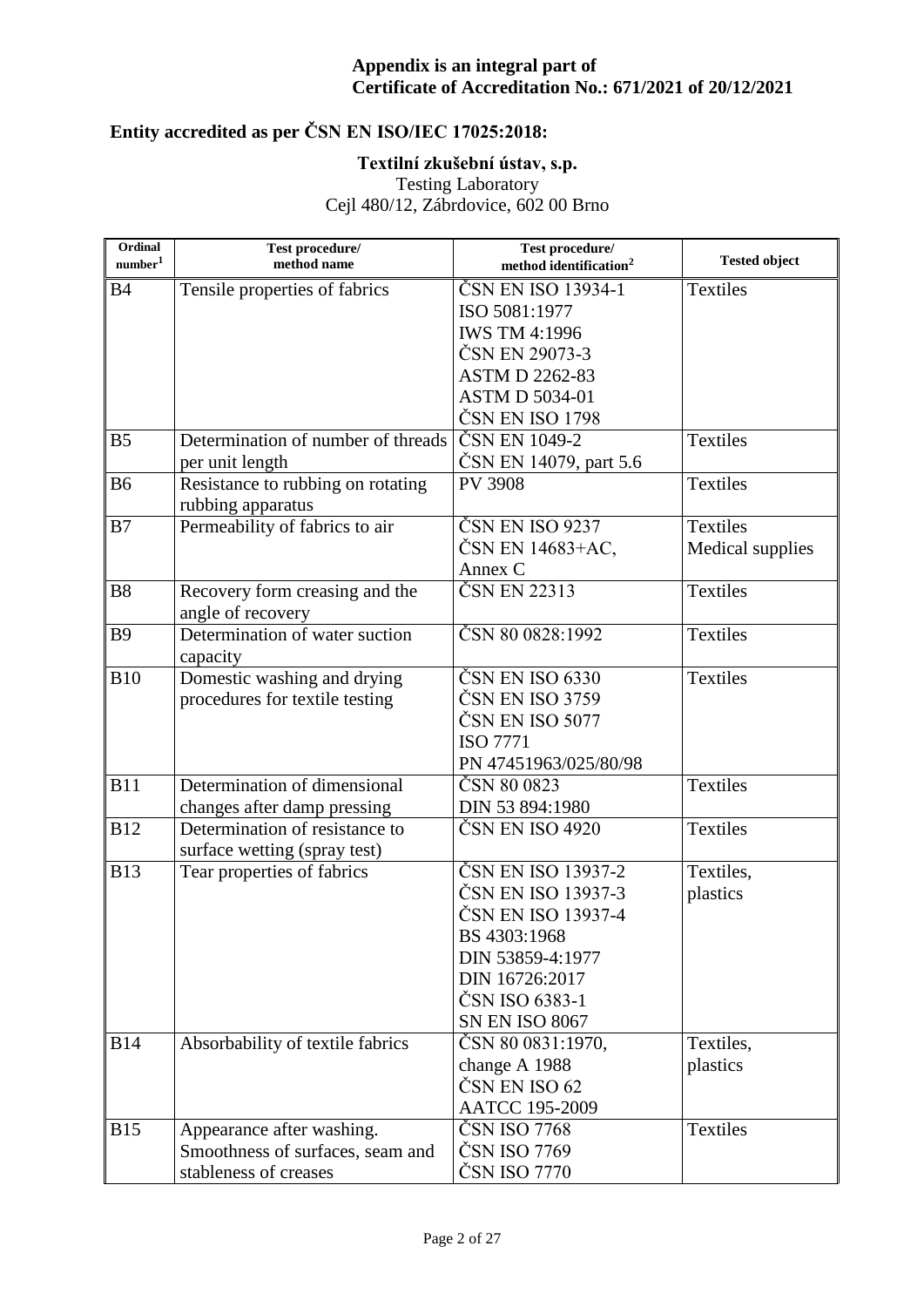# **Entity accredited as per ČSN EN ISO/IEC 17025:2018:**

### **Textilní zkušební ústav, s.p.**

Testing Laboratory

| Ordinal<br>$\mbox{number}^1$ | Test procedure/<br>method name                      | Test procedure/<br>method identification <sup>2</sup> | <b>Tested object</b> |
|------------------------------|-----------------------------------------------------|-------------------------------------------------------|----------------------|
| <b>B16</b>                   | Reserved                                            |                                                       |                      |
| <b>B17</b>                   | Resistance to pilling by chamber                    | ČSN 80 0838                                           | <b>Textiles</b>      |
|                              | pilling test                                        | <b>ASTM D 3512-82</b>                                 |                      |
| <b>B18</b>                   | Determination of elongation                         | ČSN 80 0840:1990                                      | <b>Textiles</b>      |
|                              |                                                     | PN 251-03-80                                          |                      |
| <b>B19</b>                   | Determination of seam slippage of                   |                                                       | <b>Textiles</b>      |
|                              | woven fabrics                                       |                                                       |                      |
|                              | 1: Fixed seam opening method                        | ČSN EN ISO 13936-1                                    |                      |
|                              | 2: Fixed load method                                | ČSN EN ISO 13936-2                                    |                      |
|                              | 3: Needle clamp method                              | ČSN EN ISO 13936-3                                    |                      |
| <b>B20</b>                   | Determination of width and length                   | ČSN EN 1773                                           | <b>Textiles</b>      |
| <b>B21</b>                   | Abrasion resistance of fabrics by                   | ČSN EN ISO 12947-1                                    | <b>Textiles</b>      |
|                              | the Martindale method                               | ČSN EN ISO 12947-2                                    |                      |
|                              |                                                     | ČSN EN ISO 12947-3                                    |                      |
|                              |                                                     | ČSN EN ISO 12947-4                                    |                      |
|                              |                                                     | ČSN EN ISO 5470-2                                     |                      |
|                              |                                                     | BS 4655:1986                                          |                      |
|                              |                                                     | BS 5690:1991                                          |                      |
|                              |                                                     | DIN 53 863:1979, method B                             |                      |
|                              |                                                     | ČSN EN ISO 20344                                      |                      |
| <b>B22</b>                   | Skewing in textile fabrics, piece                   | ČSN 80 0865                                           | <b>Textiles</b>      |
|                              | goods and clothing                                  |                                                       |                      |
| <b>B23</b>                   | Number of stitches per unit length<br>and unit area | ČSN EN 14971                                          | Knitted fabrics      |
| <b>B24</b>                   | Weight of knitted garments and<br>piece goods       | ČSN 80 0863:1992                                      | <b>Textiles</b>      |
| <b>B25</b>                   | Reserved                                            |                                                       |                      |
| <b>B26</b>                   | Determination of maximum force                      | ČSN EN ISO 13934-2                                    | <b>Textiles</b>      |
|                              | using the Grab method                               | ASTM D 1682:1984                                      |                      |
|                              |                                                     | ISO 5082:1982                                         |                      |
|                              |                                                     | DIN 53 858:1979                                       |                      |
| <b>B27</b>                   | Stress-strain characteristic in                     | ČSN EN ISO 3386-1                                     | Flexible cellular    |
|                              | compression                                         | ČSN EN ISO 3386-2                                     | polymeric            |
|                              |                                                     | ČSN EN ISO 1856                                       | materials            |
| <b>B28</b>                   | Determination of coating adhesion                   | ČSN EN ISO 2411                                       | <b>Textiles</b>      |
| <b>B29</b>                   |                                                     | SN 198 525                                            | Rubber or plastic    |
|                              | Fabric propensity to surface                        |                                                       | coated textiles      |
|                              | fuzzing and to pilling                              | <b>IWS TM 152:1996</b>                                |                      |
|                              | <b>ICI</b> method                                   | ČSN EN ISO 12945-1                                    |                      |
|                              | Martindale modified method                          | ČSN EN ISO 12945-2                                    |                      |
| <b>B30</b>                   | Determination of flexibility                        | ČSN EN 1735                                           | Rubber or plastic    |
|                              |                                                     |                                                       | coated textiles      |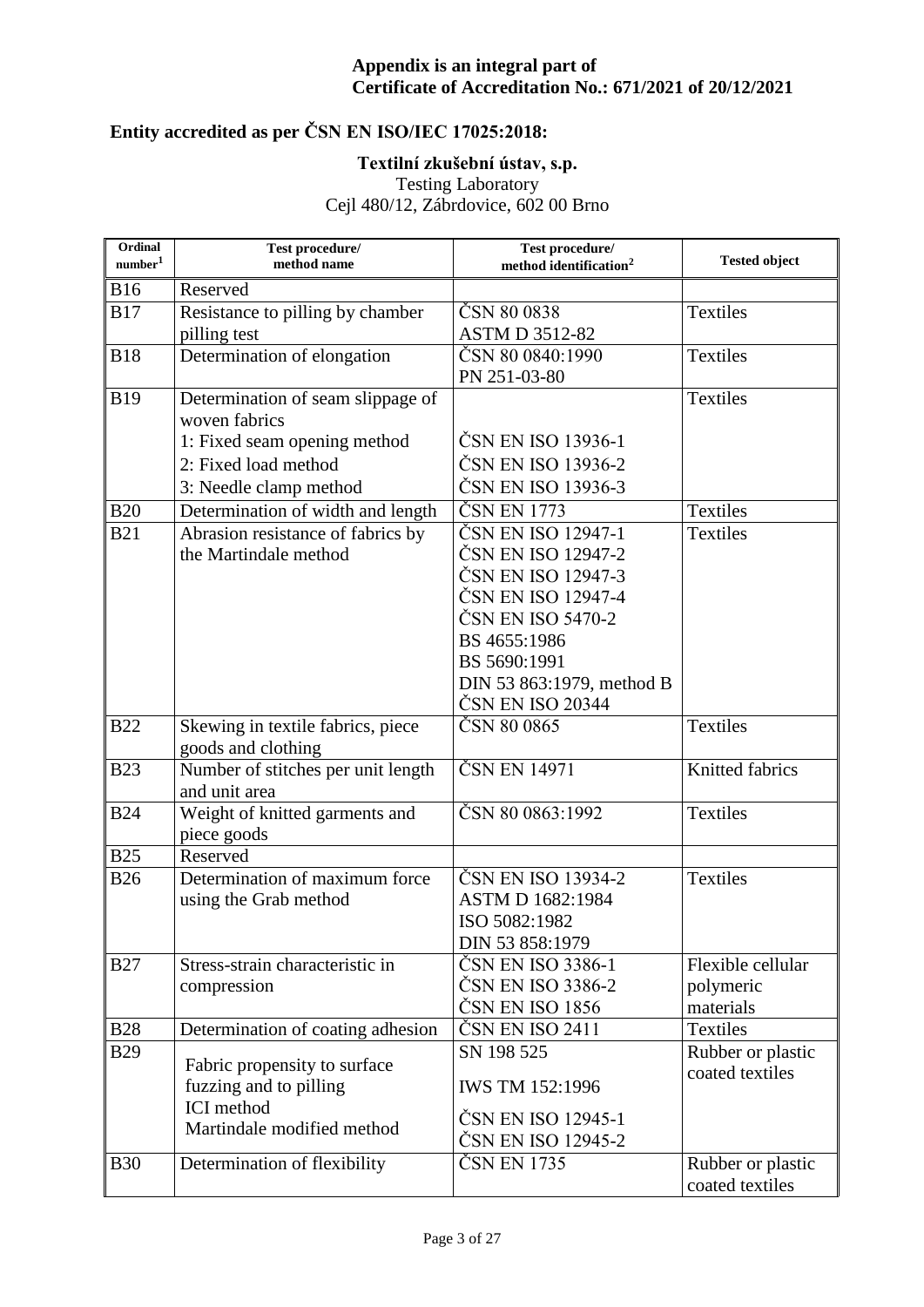# **Entity accredited as per ČSN EN ISO/IEC 17025:2018:**

### **Textilní zkušební ústav, s.p.**

Testing Laboratory

| Ordinal<br>number <sup>1</sup> | Test procedure/<br>method name                                             | Test procedure/<br>method identification <sup>2</sup> | <b>Tested object</b>               |
|--------------------------------|----------------------------------------------------------------------------|-------------------------------------------------------|------------------------------------|
| <b>B31</b>                     | Bursting properties of fabrics                                             | ČSN EN ISO 13938-1                                    | <b>Textiles</b>                    |
| <b>B32</b>                     | Determination of tear strength -                                           | ČSN EN 1875-3                                         | Rubber or plastic                  |
|                                | Part 3: Trapezoidal method                                                 |                                                       | coated textiles                    |
| <b>B33</b>                     | Accelerated ageing tests, Heat                                             | ČSN EN 12280-1                                        | Rubber or plastic                  |
|                                | ageing                                                                     | ISO 17493                                             | coated textiles                    |
|                                |                                                                            | ČSN EN 469+A1, part 6.4                               |                                    |
|                                |                                                                            | ČSN EN 13911, part 6.1.6                              |                                    |
|                                |                                                                            | ČSN EN 1486, part 6.5                                 |                                    |
|                                |                                                                            | ČSN EN 15614, part 6.4                                |                                    |
|                                |                                                                            | EN ISO 11612, part 6.2                                |                                    |
|                                |                                                                            | <b>PV 1200</b>                                        |                                    |
| <b>B34</b>                     | Determination of fatigue by                                                | ČSN EN ISO 3385                                       | Flexible cellular                  |
|                                | constant-load pounding                                                     |                                                       | polymeric                          |
|                                |                                                                            |                                                       | materials                          |
| <b>B35</b>                     | Determination of bursting strength                                         | ČSN EN 12332-1                                        | Rubber or plastic                  |
| <b>B36</b>                     | - Part 1: Steel ball method<br>Determination of bending length             | ČSN EN ISO 9073-7                                     | coated textiles<br><b>Textiles</b> |
|                                |                                                                            | PNJ 532-80-95                                         |                                    |
| <b>B37</b>                     | Reserved                                                                   |                                                       |                                    |
| <b>B38</b>                     | Reserved                                                                   |                                                       |                                    |
| <b>B39</b>                     | Reserved                                                                   |                                                       |                                    |
| <b>B40</b>                     | Reserved                                                                   |                                                       |                                    |
| <b>B41</b>                     | Physiological properties. Thermal                                          | ČSN EN ISO 11092                                      | <b>Textiles</b>                    |
|                                | and water-vapour resistance under                                          |                                                       |                                    |
|                                | steady-state conditions (sweating                                          |                                                       |                                    |
|                                | guarded-hotplate test)                                                     |                                                       |                                    |
| <b>B42</b>                     | Reserved                                                                   |                                                       |                                    |
| <b>B43</b>                     | Classification of thermoregulatory                                         | <b>TNI CEN/TR 16422,</b>                              | <b>Textiles</b>                    |
|                                | properties                                                                 | Annex B                                               |                                    |
|                                |                                                                            | STN CEN/TR 16422,                                     |                                    |
|                                |                                                                            | Annex B                                               |                                    |
| <b>B44</b>                     | Reserved                                                                   |                                                       |                                    |
| <b>B45</b>                     | Tensile strength and elongation at<br>break of coated textiles and rubbers | ČSN EN ISO 1421                                       | <b>Textiles</b>                    |
| <b>B46</b>                     | Abrasion resistance of protective                                          | ČSN EN 530                                            | Protective clothing                |
|                                | clothing material                                                          | ČSN EN 343+A1,                                        |                                    |
|                                |                                                                            | part 5.1.3.3<br>ČSN EN ISO 20471,                     |                                    |
|                                |                                                                            | part 7.4.1                                            |                                    |
|                                |                                                                            | ČSN EN 14325, part 4.4.1,                             |                                    |
|                                |                                                                            | 4.14, 4.15 and Annex A                                |                                    |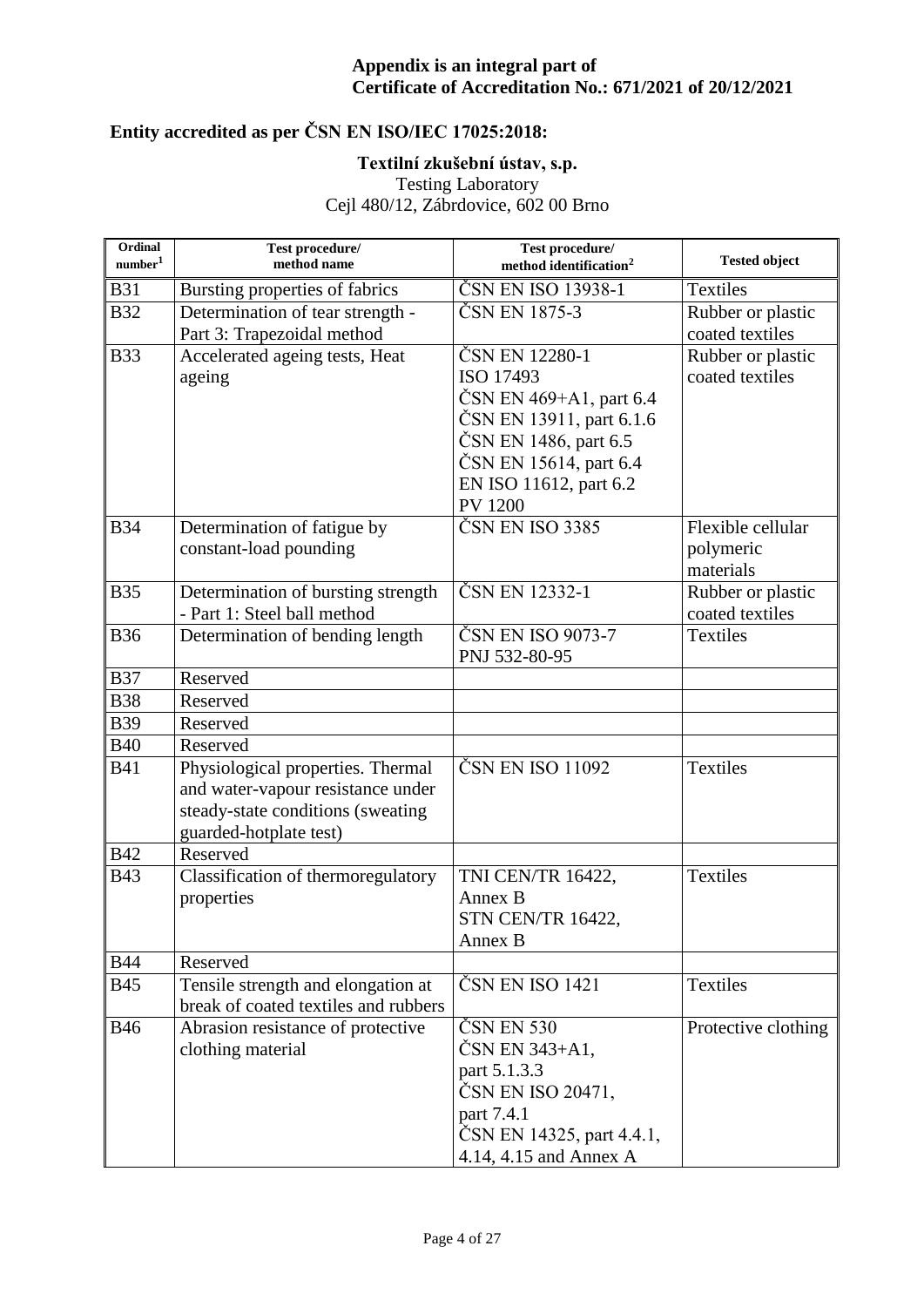# **Entity accredited as per ČSN EN ISO/IEC 17025:2018:**

### **Textilní zkušební ústav, s.p.**

Testing Laboratory

| Ordinal<br>number <sup>1</sup> | Test procedure/<br>method name       | Test procedure/<br>method identification <sup>2</sup> | <b>Tested object</b> |
|--------------------------------|--------------------------------------|-------------------------------------------------------|----------------------|
| <b>B47</b>                     | Resistance of textile fabrics to     | ČSN EN ISO 811                                        | Textiles,            |
|                                | water penetration; hydrostatic       | $\text{CSN}$ EN 343 + A1, part 5.1                    | coated textiles      |
|                                | pressure test                        | ČSN EN 342, part 5.3,4.2                              |                      |
|                                |                                      | ČSN EN 1734                                           |                      |
| <b>B48</b>                     | Determination of tear resistance     | ČSN EN ISO 4674-1                                     | Textiles-synthetic   |
|                                |                                      |                                                       | leather              |
| <b>B49</b>                     | Determination of total and           | P-VW 3909                                             | <b>Textiles</b>      |
|                                | permanent extension                  |                                                       |                      |
| <b>B50</b>                     | Reserved                             |                                                       |                      |
| <b>B51</b>                     | Determination of maximum force       | ČSN EN ISO 13935-1                                    | Textiles             |
|                                | to seam rupture                      | ČSN EN ISO 13935-2                                    |                      |
| <b>B52</b>                     | Test methods and performance         | ČSN EN 14325,                                         | Protective clothing  |
|                                | classification of chemical           | part 4.5, 4.6, 4.14, 4.15                             | against chemicals    |
|                                | protective clothing                  |                                                       |                      |
| <b>B53</b>                     | Abrasion resistance - Taber abrader  | ČSN EN ISO 5470-1                                     | Rubber or plastic    |
|                                |                                      |                                                       | coated textiles      |
| <b>B54</b>                     | Methods for determination of         | ČSN EN ISO 2286-1<br>ČSN EN ISO 2286-2                | Rubber or plastic    |
|                                | length, width and net mass           | ČSN EN ISO 2286-3                                     | coated textiles      |
| <b>B55</b>                     | Reserved                             |                                                       |                      |
| <b>B56</b>                     | Measurement of dimensions of         | ČSN 80 7040                                           | Textiles, clothing   |
|                                | finished products.                   | ČSN 80 0864:2008                                      |                      |
|                                |                                      | ČSN EN 13402-1                                        |                      |
| <b>B57</b>                     | Reserved                             |                                                       |                      |
| <b>B58</b>                     | Reserved                             |                                                       |                      |
| <b>B59</b>                     | Protective clothing - Mechanical     | ČSN EN 863, change 1                                  | Protective           |
|                                | properties                           | ČSN EN 388, part 6.2, 6.4,                            | clothing,            |
|                                |                                      | 6.5                                                   | gloves               |
| <b>B60</b>                     | Determination of dimensional         | ČSN EN 381-2,                                         | Protective clothing  |
|                                | change and maximum force using       | Part. 4, 5, 6 and chap. 9                             |                      |
|                                | the Grab method                      |                                                       |                      |
| <b>B61</b>                     | Determination of surface resistivity | ČSN EN 1149-1                                         | Protective clothing  |
|                                | Determination of electrical          |                                                       |                      |
|                                | resistance through a material        | ČSN EN 1149-2                                         |                      |
| <b>B62</b>                     | Protective clothing - Electrostatic  | ČSN 34 1382,                                          | <b>Textiles</b>      |
|                                | properties                           | part 5, part 6.6                                      |                      |
| <b>B63</b>                     | Determination of the electrical      | ČSN 80 0059                                           | <b>Textiles</b>      |
|                                | resistance                           |                                                       |                      |
| <b>B64</b>                     | Reserved                             |                                                       |                      |
| <b>B65</b>                     | Reserved                             |                                                       |                      |
| <b>B66</b>                     | Camping tents - testing methods      | ČSN ISO 5912, Part 8.4                                | Tents                |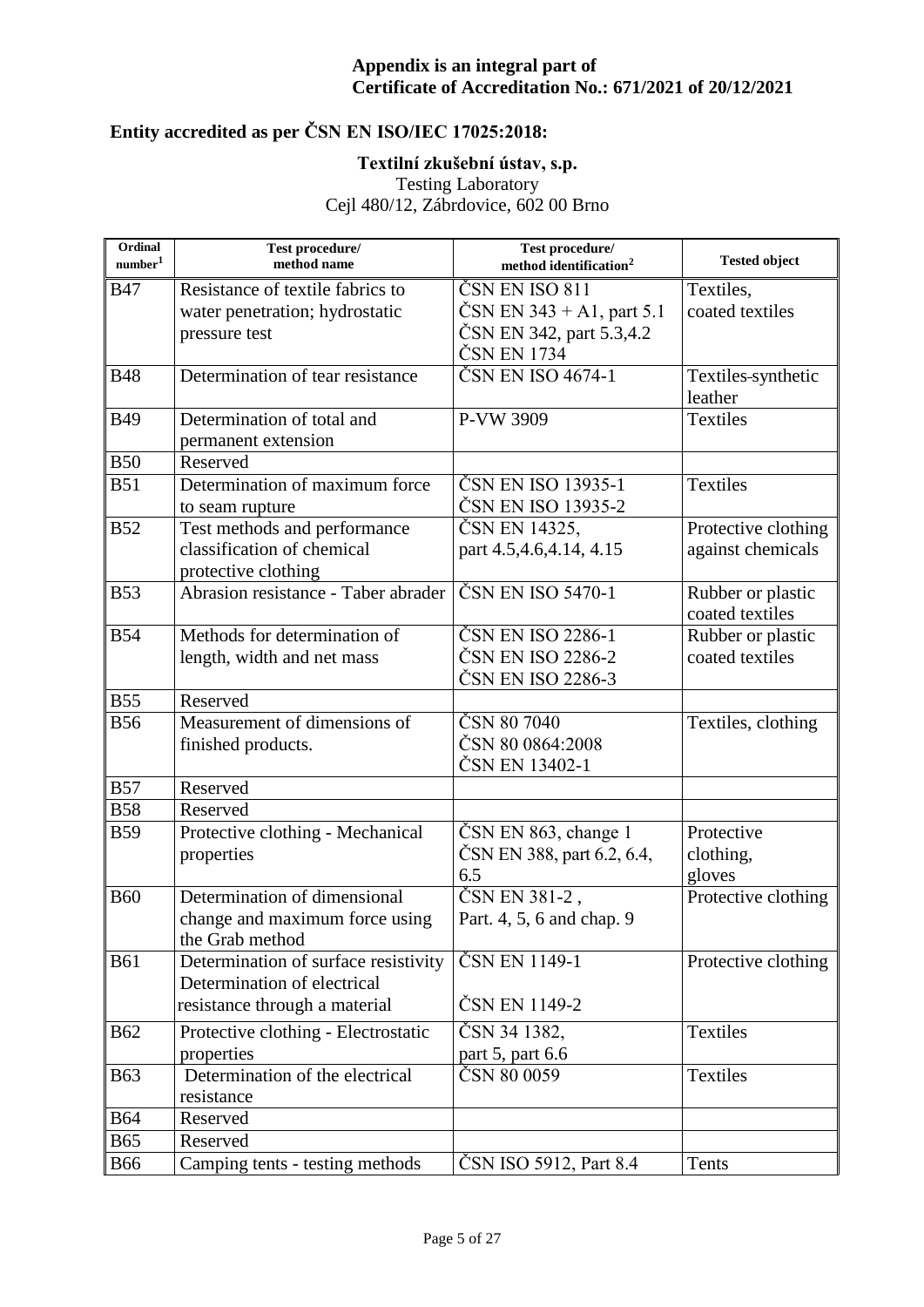# **Entity accredited as per ČSN EN ISO/IEC 17025:2018:**

### **Textilní zkušební ústav, s.p.**

Testing Laboratory

| Ordinal<br>number <sup>1</sup> | Test procedure/<br>method name       | Test procedure/<br>method identification <sup>2</sup> | <b>Tested object</b>      |
|--------------------------------|--------------------------------------|-------------------------------------------------------|---------------------------|
| <b>B67</b>                     | Mountaineering equipment - Tape -    | $\text{CSN}$ EN 565, chap.5                           | Mountaineering            |
|                                | Safety requirements and test         |                                                       | equipment                 |
|                                | methods                              |                                                       |                           |
| <b>B68</b>                     | Determination of thickness of        | ČSN EN ISO 5084                                       | Textiles,                 |
|                                | textiles and textile products        | ČSN EN ISO 9073-2                                     | geotextiles               |
|                                |                                      | ČSN 64 0181:1986                                      |                           |
| <b>B69</b>                     | Determination of weight              | ČSN 80 0845:1981,                                     | Textiles,                 |
|                                |                                      | change 1:1994                                         | geotextiles               |
|                                |                                      | ČSN EN 29073-1                                        |                           |
|                                |                                      | ISO 9073-1:1989                                       |                           |
|                                |                                      | ISO 3801:1977                                         |                           |
|                                |                                      | ČSN 80 0863:1992                                      |                           |
|                                |                                      | ČSN EN ISO 9864                                       |                           |
|                                |                                      | ČSN EN 984                                            |                           |
|                                |                                      | ČSN EN 12127                                          |                           |
|                                |                                      | ČSN EN ISO 23997                                      |                           |
| <b>B70</b>                     | Assessing appearance of apparel      | ČSN EN ISO 15487                                      | Textiles                  |
|                                | and other textile end products after |                                                       |                           |
|                                | domestic washing and drying          |                                                       |                           |
| <b>B71</b>                     | Abrasion resistance                  | $\text{ČSN}$ EN 14465, Annex A                        | <b>Upholstery fabrics</b> |
| <b>B72</b>                     | Absorption                           | ČSN EN ISO 9073-6                                     | Nonwovens                 |
| <b>B73</b>                     | Specification for glass polyester    | ČSN EN 61067-2, part 2.5;                             | <b>Textiles</b>           |
|                                | fibre woven tapes - force to rupture | 2.8                                                   |                           |
|                                |                                      | ČSN EN 61068-2                                        |                           |
| <b>B74</b>                     | Determination of the abrasion        | ČSN EN 13770, part 4                                  | Textiles                  |
|                                | resistance of knitted footwear       | paragraph 1                                           |                           |
|                                | garments                             |                                                       |                           |
| <b>B75</b>                     | Determination of the elasticity of   | ČSN EN ISO 20932-1                                    | Textiles                  |
|                                | fabrics - Strip tests                | ČSN EN ISO 20932-2                                    |                           |
| <b>B76</b>                     | Test methods for terry towel fabrics | ČSN EN 1469,                                          | Terry towels and          |
|                                |                                      | Annex A, B, C                                         | fabrics                   |
|                                |                                      | ČSN EN 15598                                          |                           |
| <b>B77</b>                     | Reserved                             |                                                       |                           |
| <b>B78</b>                     | Testing of thermal resistance        | ČSN EN 13537                                          | Sleeping bags             |
|                                |                                      | ČSN EN ISO 23537-1                                    |                           |
| <b>B79</b>                     | Fibre proof properties of fabrics -  | ČSN EN 15586                                          | <b>Textiles</b>           |
|                                | Rubbing test                         |                                                       |                           |
| <b>B80</b>                     | Measurement of thermal insulation    | ČSN EN ISO 15831                                      | Textiles                  |
|                                | by means of a thermal manikin        |                                                       |                           |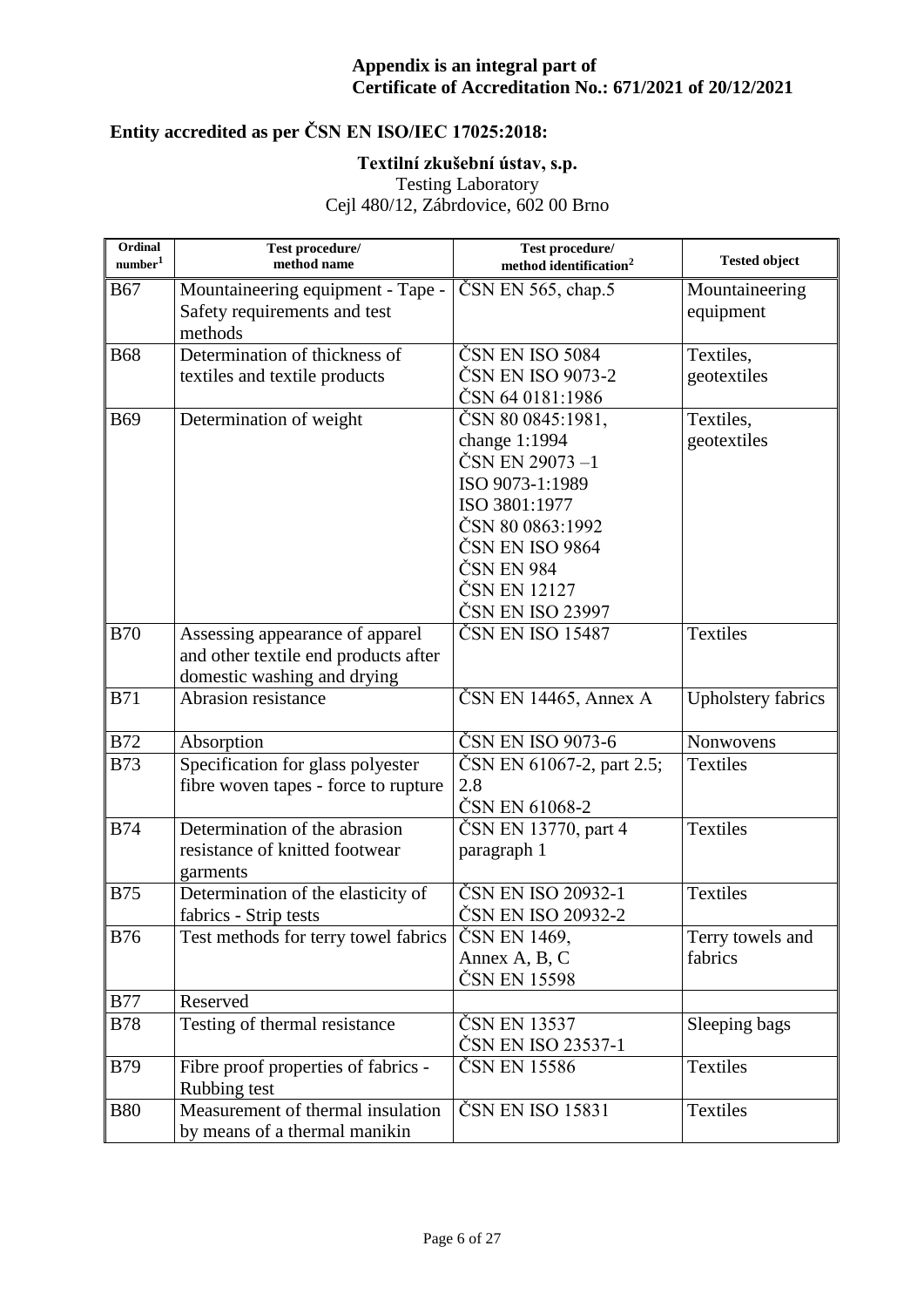# **Entity accredited as per ČSN EN ISO/IEC 17025:2018:**

### **Textilní zkušební ústav, s.p.**

Testing Laboratory

| Ordinal<br>number <sup>1</sup> | Test procedure/<br>method name                                                                   | Test procedure/<br>method identification <sup>2</sup>                                                                                                 | <b>Tested object</b>                 |
|--------------------------------|--------------------------------------------------------------------------------------------------|-------------------------------------------------------------------------------------------------------------------------------------------------------|--------------------------------------|
| <b>B81</b>                     | Volume under load and easiness of<br>packing                                                     | ČSN EN 13538-3                                                                                                                                        | Sleeping bags                        |
| <b>B82</b>                     | Determination of resistance to<br>damage by flexing                                              | ČSN EN ISO 7854,<br>method C                                                                                                                          | <b>Textiles</b>                      |
| <b>B83</b>                     | Gloves and arm guards protecting -<br>Impact cut test for fabric, leather<br>and other materials | ČSN EN 1082-3                                                                                                                                         | Textiles,<br>leather                 |
| <b>B84</b>                     | Abrasion resistance                                                                              | ČSN EN 388, cl. 6.1                                                                                                                                   | Protective gloves                    |
| <b>B85</b>                     | Determination of tear force using<br>ballistic pendulum method<br>(Elmendorf)                    | ČSN EN ISO 13937-1                                                                                                                                    | <b>Textiles</b>                      |
| <b>B86</b>                     | Low-temperature tests - Part 1:<br>Bending test                                                  | ČSN EN 1876-1                                                                                                                                         | <b>Coated fabrics</b>                |
|                                |                                                                                                  | Geotextiles, geosynthetics, nonwoven textiles                                                                                                         |                                      |
| C <sub>1</sub>                 | Testing of suppleness of textiles by<br>projection.                                              | ČSN EN ISO 9073-9                                                                                                                                     | Geotextiles                          |
| C <sub>2</sub>                 | Reserved                                                                                         |                                                                                                                                                       |                                      |
| C <sub>3</sub>                 | Dynamic perforation test (cone<br>drop test)                                                     | ČSN EN ISO 13433                                                                                                                                      | Geotextiles                          |
| C <sub>4</sub>                 | Determination of tensile strength<br>and breaking elongation                                     | ISO 9073-3:1989<br>ČSN EN 29073-3<br>ČSN EN ISO 10319<br>ČSN EN ISO 527-1<br>ČSN EN ISO 527-2<br>ČSN EN ISO 527-3<br>ČSN EN ISO 527-4<br>ČSN EN 14576 | Geotextiles                          |
| C <sub>5</sub>                 | Determination of the pyramid<br>puncture resistance of supported<br>geosynthetics                | ČSN EN 14574                                                                                                                                          | Geotextiles                          |
| C <sub>6</sub>                 | Determination of moisture content                                                                | ČSN EN ISO 3344                                                                                                                                       | Reinforced<br>products               |
| C7                             | Determination of dimensional<br>stability                                                        | ČSN EN 1107-1<br>ČSN EN 1107-2                                                                                                                        | Flexible sheets for<br>waterproofing |
| C8                             | Bitumen, plastic and rubber sheets<br>for roof waterproofing                                     | ČSN EN 1928                                                                                                                                           | Flexible sheets for<br>waterproofing |
| C9                             | Geotextiles - Tensile test for<br>joints/seams by wide-width method                              | ČSN EN ISO 10321                                                                                                                                      | Geotextiles                          |
| C10                            | Durability testing                                                                               | ČSN EN 12226                                                                                                                                          | Geotextiles                          |
| C11                            | Static puncture test (CBR-Test)                                                                  | ČSN EN ISO 12236                                                                                                                                      | Geotextiles                          |
| C12                            | Determination of tear resistance                                                                 | ČSN EN ISO 9073-4                                                                                                                                     | Geotextiles                          |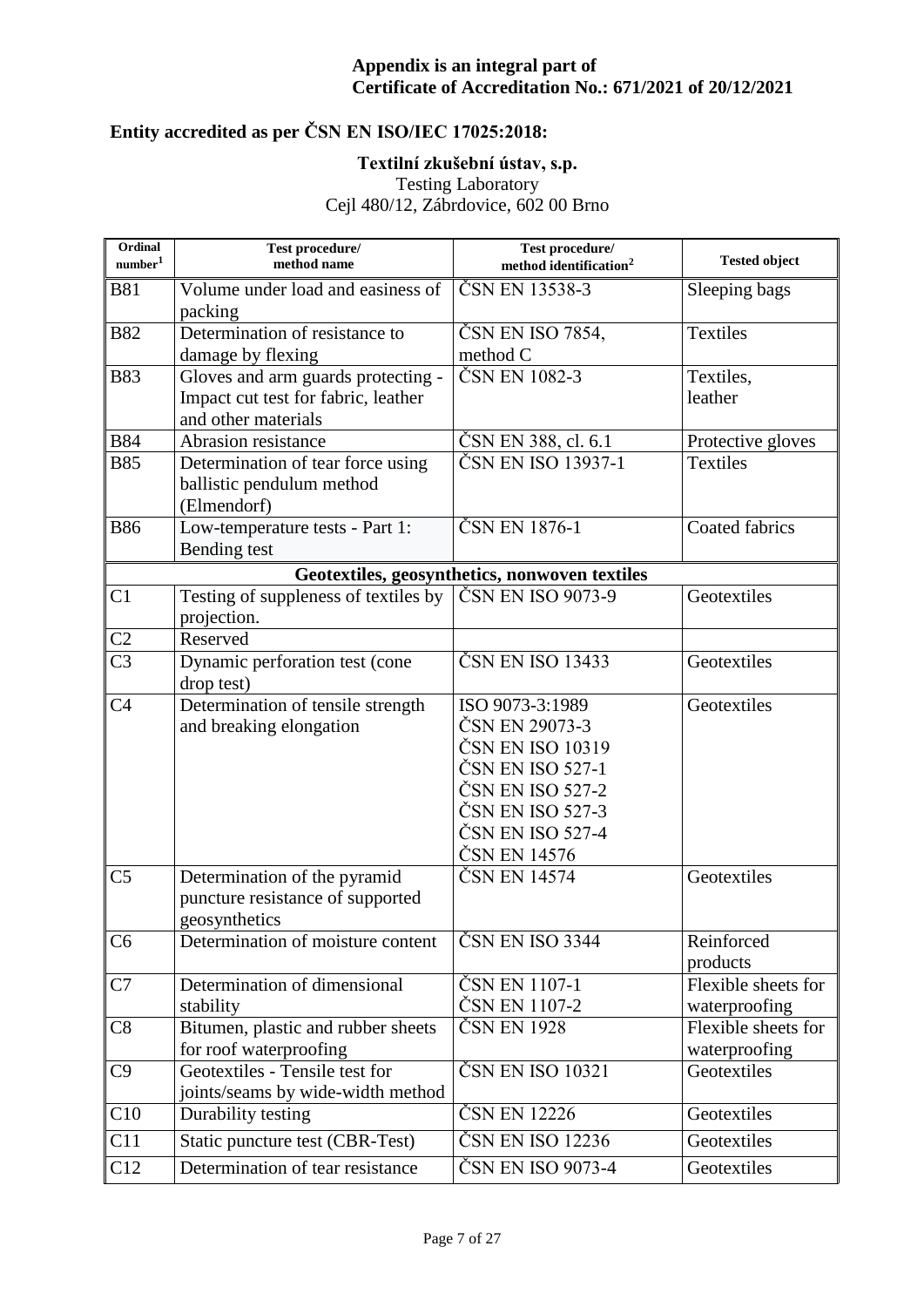# **Entity accredited as per ČSN EN ISO/IEC 17025:2018:**

### **Textilní zkušební ústav, s.p.**

Testing Laboratory

| Ordinal<br>number <sup>1</sup> | Test procedure/<br>method name                                                          | Test procedure/<br>method identification <sup>2</sup> | <b>Tested object</b>                 |
|--------------------------------|-----------------------------------------------------------------------------------------|-------------------------------------------------------|--------------------------------------|
| C13                            | Determination of the characteristic                                                     | ČSN EN ISO 12956                                      | Geotextiles                          |
|                                | opening size                                                                            |                                                       |                                      |
| C14                            | Wide-width tensile test                                                                 | ČSN EN ISO 10319                                      | Geotextiles                          |
| C15                            | Determination of water                                                                  | ČSN EN ISO 11058                                      | Geotextiles                          |
|                                | permeability characteristics normal                                                     |                                                       |                                      |
|                                | to the plane, without load                                                              |                                                       |                                      |
| C16                            | Reserved                                                                                |                                                       |                                      |
| C17                            | Reserved                                                                                |                                                       |                                      |
| C18                            | Determination of resistance to<br>tearing (nail shank)                                  | ČSN EN 12310-1                                        | Flexible sheets for<br>waterproofing |
| C19                            | Plastic roofing sheets and plastic                                                      | DIN 16 726:1986                                       | Geomembranes                         |
|                                | sheets for waterproofing; testing                                                       |                                                       |                                      |
| C20                            | Plastic roofing sheets and plastic                                                      | DIN 16 726:1986                                       | Geomembranes                         |
|                                | sheets for waterproofing; testing                                                       |                                                       |                                      |
| C21                            | Dimensional stability of plastic<br>films                                               | ČSN 64 0610:1977                                      | Geomembranes                         |
| C <sub>22</sub>                | Plasticized polyvinylchloride foils<br>for liquid insultation - Standards of<br>quality | ČSN CEN/TS 14416                                      | Geosynthetics                        |
| C <sub>23</sub>                | Strength of internal structural                                                         | ČSN EN ISO 13426-1                                    | Geocells                             |
|                                | junctions                                                                               | ČSN EN ISO 13426-2                                    |                                      |
| C <sub>24</sub>                | Determination of mass per unit area                                                     | ČSN EN 14196                                          | Geosynthetics                        |
|                                | of clay geosynthetic barriers                                                           |                                                       |                                      |
| C <sub>25</sub>                | Test methods for measuring mass                                                         | ČSN EN ISO 9863-1                                     | Geosynthetics                        |
|                                | per unit area of clay geosynthetic<br>barriers                                          | ČSN EN ISO 9863-2                                     |                                      |
| C <sub>26</sub>                | Determination of linear dimensions                                                      | ČSN EN ISO 1923                                       | Cellular plastics                    |
|                                |                                                                                         |                                                       | and rubbers                          |
| C27                            | Determination of compression<br>behaviour                                               | ČSN EN ISO 25619-1,2                                  | Geotextiles                          |
| C28                            | Determination of permeability to                                                        | ČSN EN 14150                                          | Geosynthetic                         |
|                                | liquids                                                                                 |                                                       | barriers                             |
| C29                            | Determination of thickness and                                                          | ČSN EN 1849-1                                         | Flexible sheets for                  |
|                                | mass per unit area (Bitumens)                                                           | ČSN EN 1849-2                                         | waterproofing                        |
| C30                            | Determination of strength of                                                            | ČSN EN 12311-1                                        | Flexible sheets for                  |
|                                | bitumen sheets                                                                          |                                                       | waterproofing                        |
| C31                            | Determination of tensile properties                                                     | ČSN EN 14576                                          | Geosynthetics                        |
|                                |                                                                                         | <b>Floor coverings</b>                                |                                      |
| D1                             | Reserved                                                                                |                                                       |                                      |
| D <sub>2</sub>                 | Reserved                                                                                |                                                       |                                      |
| D <sub>3</sub>                 | Reserved                                                                                |                                                       |                                      |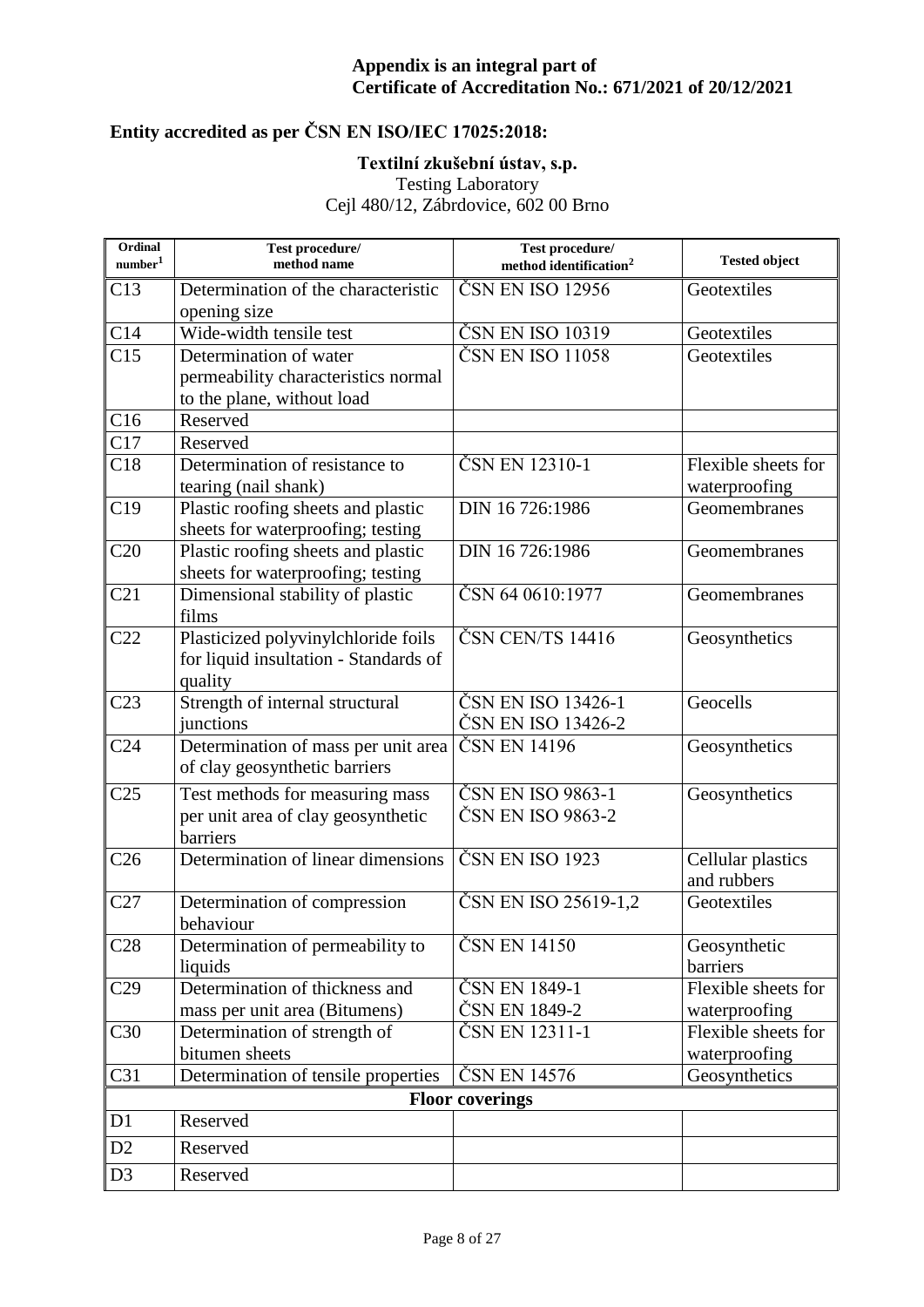# **Entity accredited as per ČSN EN ISO/IEC 17025:2018:**

#### **Textilní zkušební ústav, s.p.**

Testing Laboratory

| Ordinal<br>number <sup>1</sup> | Test procedure/<br>method name                                       | Test procedure/<br>method identification <sup>2</sup> | <b>Tested object</b>                |
|--------------------------------|----------------------------------------------------------------------|-------------------------------------------------------|-------------------------------------|
| D4                             | Reserved                                                             |                                                       |                                     |
| D <sub>5</sub>                 | Determination of turf withdrawal                                     | ČSN 80 4408                                           | Textile floor                       |
|                                | force                                                                |                                                       | coverings                           |
| D <sub>6</sub>                 | Determination of dimensional                                         | ČSN 80 4409                                           | Textile floor                       |
|                                | changes as a result of wet                                           | ČSN EN 986                                            | coverings                           |
|                                | processing                                                           |                                                       |                                     |
| D7                             | Reserved                                                             |                                                       |                                     |
| D <sub>8</sub>                 | Reserved                                                             |                                                       |                                     |
| D <sub>9</sub>                 | Reserved                                                             |                                                       |                                     |
| D10                            | Determination of wear of textile                                     | ČSN EN 985                                            | Resilient and                       |
|                                | floor coverings - castor chair test                                  | ČSN EN 425                                            | textile floor                       |
|                                |                                                                      |                                                       | coverings                           |
| D11                            | Determination of the wearing                                         | ČSN ISO 10361                                         | <b>Textile floor</b>                |
|                                | process of textile floor coverings -                                 |                                                       | coverings                           |
|                                | drum test                                                            |                                                       |                                     |
| D12                            | Reserved                                                             |                                                       |                                     |
| D13                            | Reserved                                                             |                                                       |                                     |
| D14                            | Determination of number of tufts                                     | ČSN ISO 1763                                          | <b>Textile floor</b>                |
|                                | and/or loops per unit length and per                                 |                                                       | coverings                           |
|                                | unit area                                                            |                                                       |                                     |
| D15                            | Assessment of the creep of the                                       | ČSN EN 995                                            | Textile floor                       |
|                                | backings                                                             |                                                       | coverings                           |
| D <sub>16</sub>                | Determination of the length of the                                   | ČSN EN 994                                            | <b>Textile floor</b>                |
|                                | edges and squareness of tiles                                        |                                                       | coverings                           |
| D17                            | Determination of dimensional                                         | ČSN EN 986                                            | <b>Textile floor</b>                |
|                                | changes due to the effects of varied                                 |                                                       | coverings                           |
|                                | water and heat conditions and                                        |                                                       |                                     |
|                                | distortion out of plane                                              |                                                       |                                     |
| D <sub>18</sub>                | Determination of the effect of                                       | ČSN EN ISO 16581                                      | <b>Resilient floor</b>              |
|                                | simulated movement of a furniture                                    |                                                       | coverings                           |
|                                | leg                                                                  |                                                       |                                     |
| D19                            | Resilient floor coverings -                                          | ČSN EN ISO 23996                                      | <b>Resilient floor</b>              |
|                                | Determination of density                                             |                                                       | coverings                           |
| D <sub>20</sub>                | Determination of side length, edge,                                  | ČSN EN ISO 24342                                      | <b>Resilient floor</b>              |
|                                | straightness and squareness of tiles<br>Determination of shear force | ČSN EN 432                                            | coverings<br><b>Resilient floor</b> |
| D21                            |                                                                      |                                                       |                                     |
|                                | Determination of exudation of                                        | ČSN EN 665                                            | coverings<br><b>Resilient floor</b> |
| D22                            |                                                                      |                                                       |                                     |
| D23                            | plasticizers                                                         | ČSN EN 994                                            | coverings<br>Textile floor          |
|                                | Determination of the length of the                                   |                                                       |                                     |
|                                | edges and squareness of tiles                                        |                                                       | coverings                           |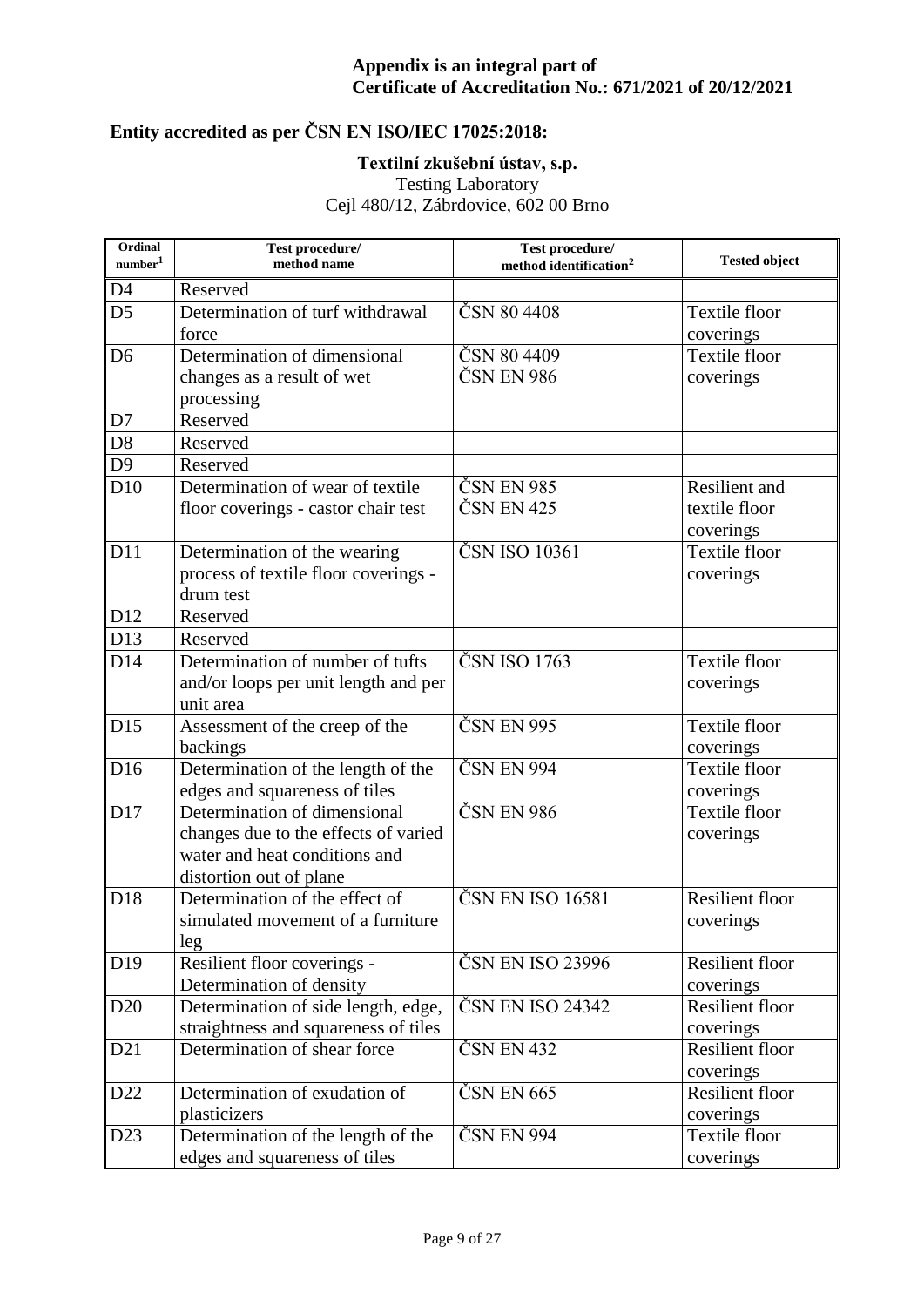# **Entity accredited as per ČSN EN ISO/IEC 17025:2018:**

### **Textilní zkušební ústav, s.p.**

Testing Laboratory

| Ordinal<br>number <sup>1</sup> | Test procedure/<br>method name       | Test procedure/<br>method identification <sup>2</sup> | <b>Tested object</b>   |
|--------------------------------|--------------------------------------|-------------------------------------------------------|------------------------|
| D24                            | Determination of dimensional         | ČSN EN 986                                            | <b>Resilient floor</b> |
|                                | changes due to the effects of varied |                                                       | coverings              |
|                                | water and heat conditions and        |                                                       |                        |
|                                | distortion out of plane              |                                                       |                        |
| D <sub>25</sub>                | Determination of dimensional         | ČSN EN ISO 23999                                      | <b>Resilient floor</b> |
|                                | stability and curling after exposure |                                                       | coverings              |
|                                | to heat                              |                                                       |                        |
| D <sub>26</sub>                | Dimensional stability of linoleum    | ČSN EN 669                                            | <b>Resilient floor</b> |
|                                | tiles caused by changes in           |                                                       | coverings              |
|                                | atmospheric humidity                 |                                                       |                        |
| D27                            | Resilient floor coverings -          | $\overline{\text{CSN}}$ EN 684                        | <b>Resilient floor</b> |
|                                | Determination of seam strength       |                                                       | coverings              |
| D <sub>28</sub>                | Determination of the apparent        | ČSN EN 1318                                           | Textile floor          |
|                                | effective thickness of the backing   |                                                       | coverings              |
| D29                            | Reserved                             |                                                       |                        |
| D30                            | Assessment of changes in             | ČSN EN ISO 9405                                       | Textile floor          |
|                                | appearance                           |                                                       | coverings              |
| D31                            | Determination of wool fibre          | ČSN EN 1813                                           | Textile floor          |
|                                | integrity using an abrasion machine  |                                                       | coverings              |
| D32                            | Reserved                             |                                                       |                        |
| D33                            | Reserved                             |                                                       |                        |
| D34                            | Determination of electrical          | ISO 10965:2011                                        | Textile and            |
|                                | resistance                           | ČSN EN 1081                                           | resilient floor        |
|                                |                                      |                                                       | coverings              |
|                                |                                      | ČSN EN 61340-4-1                                      |                        |
| D35                            | Determination of staining and        | ČSN EN ISO 26987                                      | <b>Resilient floor</b> |
|                                | resistance to chemicals              |                                                       | coverings              |
| D36                            | Determination of length, width and   | ČSN EN ISO 24341                                      | <b>Resilient floor</b> |
|                                | straightness of sheet                |                                                       | coverings              |
| D37                            | Determination of thickness of        | ČSN EN ISO 24346                                      | <b>Resilient floor</b> |
|                                | layers                               | ČSN EN ISO 24340                                      | coverings              |
| D38                            | Determination of peel resistance     | ČSN EN ISO 24345                                      | <b>Resilient floor</b> |
|                                |                                      |                                                       | coverings              |
| D39                            | Determination of indentation and     | ČSN EN ISO 24343-1                                    | Resilient floor        |
|                                | residual indentation                 |                                                       | coverings              |
| D40                            | Reserved                             |                                                       |                        |
| D41                            | Determination of moisture content    | ČSN EN 12105                                          | Resilient floor        |
|                                | of agglomerated composition cork     |                                                       | coverings              |
| D42                            | Determination of thickness           | ČSN ISO 1765                                          | Textile floor          |
|                                |                                      |                                                       | coverings              |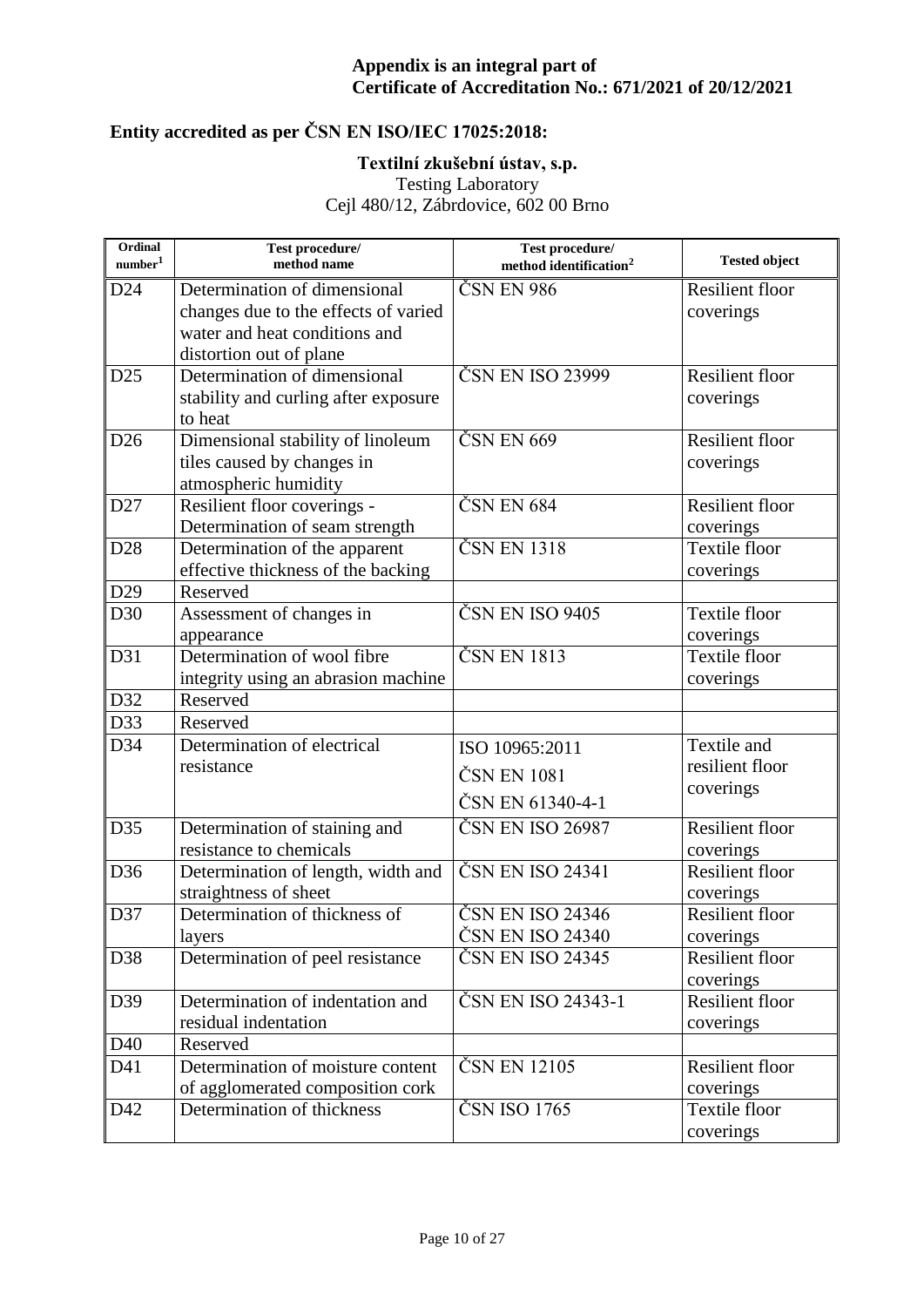# **Entity accredited as per ČSN EN ISO/IEC 17025:2018:**

### **Textilní zkušební ústav, s.p.**

Testing Laboratory

| Ordinal<br>$\mbox{number}^1$ | Test procedure/<br>method name       | Test procedure/<br>method identification <sup>2</sup> | <b>Tested object</b> |
|------------------------------|--------------------------------------|-------------------------------------------------------|----------------------|
| D43                          | Determination of thickness of pile   | ČSN ISO 1766                                          | Textile floor        |
|                              | above the substrate                  |                                                       | coverings            |
| D44                          | Determination of dimensional         | ČSN ISO 2551                                          | Textile floor        |
|                              | changes due to the effects of varied |                                                       | coverings            |
|                              | water and heat conditions            |                                                       |                      |
| D45                          | Determination of dimensions          | ČSN ISO 3018                                          | Textile floor        |
|                              |                                      |                                                       | coverings            |
| D46                          | Methods for determination of mass    | ČSN ISO 8543                                          | Floor coverings      |
|                              |                                      | ČSN EN ISO 23997                                      |                      |
| D47                          | Measurement of dynamic               | ČSN EN 13893                                          | Floor coverings      |
|                              | coefficient of friction on dry floor |                                                       |                      |
|                              | surfaces                             |                                                       |                      |
| D48                          | Determination of wear resistance -   | $\text{ČSN}$ EN 660-2, change A1                      | Floor coverings      |
|                              | Frick-Taber test                     |                                                       |                      |
| D49                          | Determination of flexibility and     | ČSN EN ISO 24344,                                     | Floor coverings      |
|                              | deflection                           | method A                                              |                      |
| D50                          | Resilient floor coverings -          | $\text{ČSN}$ EN 13553, method A                       | Floor coverings      |
|                              | waterproofness                       |                                                       |                      |
| D51                          | Determination of the spreading of    | ČSN EN 661                                            | Floor coverings      |
|                              | water                                |                                                       |                      |
|                              |                                      | <b>Flammability testing</b>                           |                      |
| E1                           | Assessment of the ignitability of    | ČSN EN 1021-1                                         | Furniture, textiles, |
|                              | upholstered furniture - smouldering  | ČSN EN 597-1                                          | mattresses, bed      |
|                              | cigarette                            | ČSN EN ISO 12952-1                                    | sheets               |
|                              |                                      | ISO 8191-1:1987                                       |                      |
|                              |                                      | BS 5852:2006                                          |                      |
| E2                           | Assessment of the ignitability of    | ČSN EN 1021-2                                         | Furniture, textiles, |
|                              | upholstered furniture - match flame  | ČSN EN 597-2                                          | mattresses, bed      |
|                              | equivalent                           | ČSN EN ISO 12952-2                                    | sheets               |
|                              |                                      | ISO 8191-2:1988                                       |                      |
|                              |                                      | BS 5852 chap. 9.2                                     |                      |
|                              |                                      | BS 6807:2006                                          |                      |
| E <sub>3</sub>               | Determination of resistance to       | ČSN EN 1399                                           | Furniture, textiles  |
|                              | stubbed and burning cigarettes       |                                                       |                      |
| E4                           | Determination of burning             | ČSN ISO 3795                                          | Road vehicles        |
|                              | behaviour of interior materials in   | <b>DIN 75 200</b>                                     |                      |
|                              | motor vehicles                       | <b>FMVSS 302</b>                                      |                      |
|                              |                                      | TL 1010                                               |                      |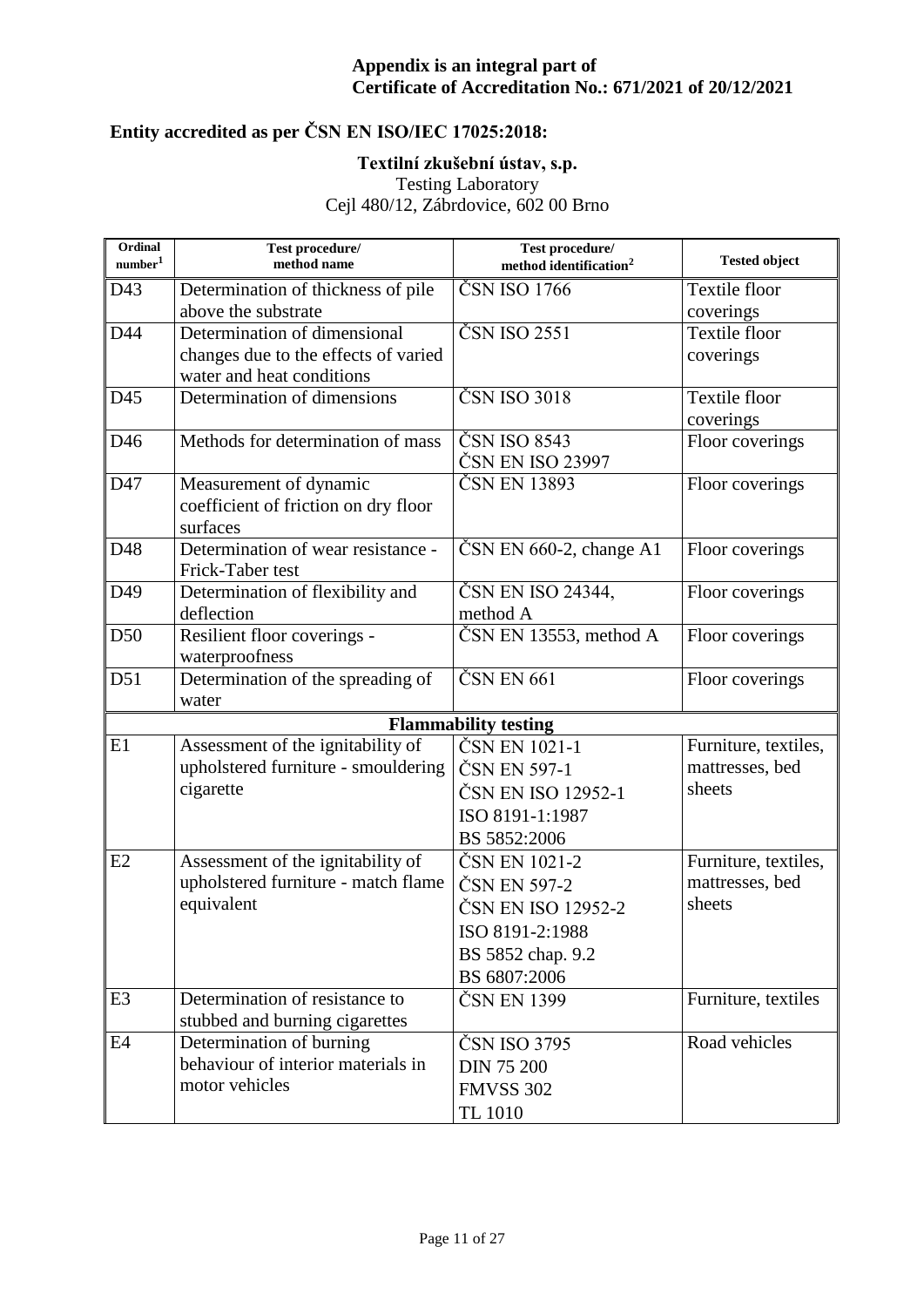# **Entity accredited as per ČSN EN ISO/IEC 17025:2018:**

### **Textilní zkušební ústav, s.p.**

Testing Laboratory

| Ordinal<br>number <sup>1</sup> | Test procedure/<br>method name                                                                                                                    | Test procedure/<br>method identification <sup>2</sup>            | <b>Tested object</b>                               |
|--------------------------------|---------------------------------------------------------------------------------------------------------------------------------------------------|------------------------------------------------------------------|----------------------------------------------------|
| E <sub>5</sub>                 | Burning behaviour - procedure to<br>determine the ignitability of                                                                                 | ČSN EN 1625<br>ČSN EN ISO 6940                                   | <b>Textiles</b>                                    |
|                                | vertically oriented specimens                                                                                                                     | ČSN EN ISO 6941                                                  |                                                    |
|                                |                                                                                                                                                   | ČSN EN 1103                                                      |                                                    |
|                                |                                                                                                                                                   | ČSN EN 1624                                                      |                                                    |
| E <sub>6</sub>                 | Safety of toys - Flammability                                                                                                                     | ČSN EN 71-2+A1                                                   | Toys, textiles                                     |
| E7                             | Commercial laundering procedure                                                                                                                   | ČSN EN ISO 10528                                                 | <b>Textiles</b>                                    |
|                                | for textile fabrics prior to<br>flammability testing                                                                                              | ČSN EN ISO 12138                                                 |                                                    |
| E <sub>8</sub>                 | Burning behaviour, curtains and<br>drapes                                                                                                         | ČSN EN 1101, change A1<br>ČSN EN 1102                            | Curtains, drapes                                   |
| E <sub>9</sub>                 | Determination of the burning<br>behaviour using a radiant heat<br>source                                                                          | ČSN EN ISO 9239-1                                                | Textile resilient<br>floor coverings               |
| E10                            | Protection against heat and flame -<br>Method of test for limited flame<br>spread                                                                 | ČSN EN ISO 15025<br>ČSN EN 469, Part 6.1                         | Protective clothing                                |
| E11                            | Reserved                                                                                                                                          |                                                                  |                                                    |
| E12                            | Reserved                                                                                                                                          |                                                                  |                                                    |
| E13                            | Reserved                                                                                                                                          |                                                                  |                                                    |
| E14                            | Methods of test for assessment of<br>the ignitability of upholstered<br>seating by smouldering and flaming<br>ignition sources                    | BS 5852:2006<br>BS 6807:2006                                     | Furniture,<br>mattresses, textiles                 |
| E15                            | Flammability performance of<br>fabrics and fabric combinations<br>used in nightwear garments.<br>Flammability of vertically oriented<br>specimens | <b>BS 5722</b><br><b>BS 5438</b>                                 | <b>Textiles</b>                                    |
| E16                            | Federal air regulations - Appendix<br>F: Flammability tests                                                                                       | FAR 23.853, Part I,<br>Annex F<br>FAR 25.853, Part I,<br>Annex F | <b>Textiles</b>                                    |
| E17                            | Ignitability of building products<br>subjected to direct impingement of<br>flame - Single-flame source test                                       | ČSN EN ISO 11925-2                                               | Textiles,<br>textile, plastic<br>building products |
| E18                            | Reaction to fire tests - clothes                                                                                                                  | NFPA 702-1980<br>16 CFR Ch. § 1610,<br>$(1-1-03$ edition) 1998   | <b>Textiles</b>                                    |
| E19                            | Measurement of flame spread of<br>vertically oriented specimens with<br>large ignition source                                                     | ČSN EN 13772                                                     | <b>Textiles</b>                                    |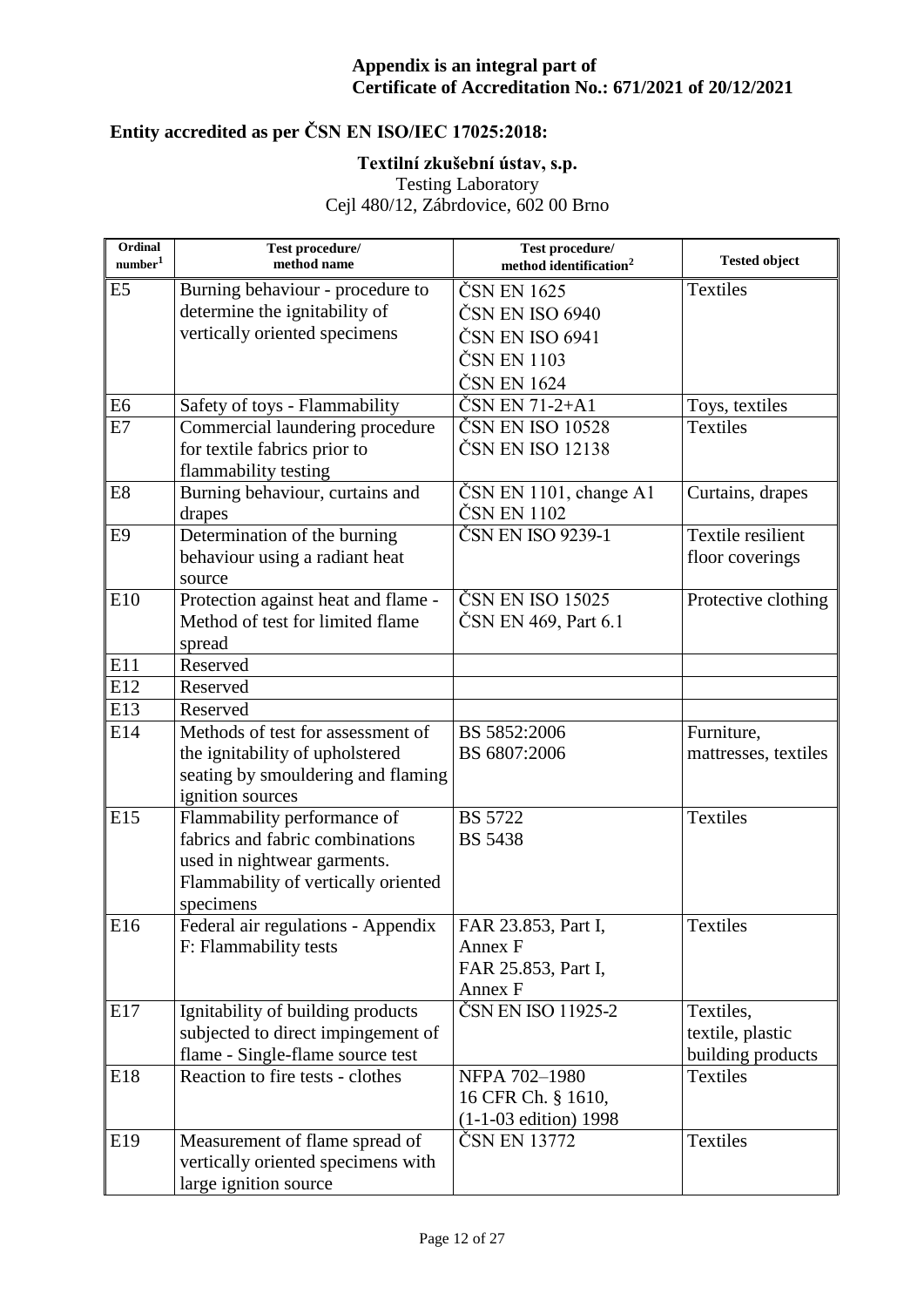# **Entity accredited as per ČSN EN ISO/IEC 17025:2018:**

### **Textilní zkušební ústav, s.p.**

Testing Laboratory

| Ordinal<br>number <sup>1</sup> | Test procedure/<br>method name       | Test procedure/<br>method identification <sup>2</sup>         | <b>Tested object</b> |
|--------------------------------|--------------------------------------|---------------------------------------------------------------|----------------------|
| E 20                           | Reserved                             |                                                               |                      |
| E 21                           | Evaluation of materials and          | ČSN EN ISO 6942                                               | Protective clothing  |
|                                | material assemblies when exposed     |                                                               |                      |
|                                | to a source of radiant heat          |                                                               |                      |
| E 22                           | Burning behaviour of materials for   | ČSN EN 14115                                                  | Textiles, plastics   |
|                                | marquees, large tents and related    |                                                               |                      |
|                                | products - Ease of ignition          |                                                               |                      |
| E 23                           | Burning and melting characteristics  | E/ECE/324E/ECEtrans/505                                       | Textiles, plastics   |
|                                |                                      | MoIT CR Regulation No.                                        |                      |
|                                |                                      | 118/2005, Annex No. 7                                         |                      |
|                                |                                      | Fasteners, zippers, feather, self-adhesive tapes, toys, other |                      |
| F1                             | Dimensions, yarns adhesivity,        | ČSN EN 266                                                    | Wall coverings       |
|                                | cleanability                         |                                                               |                      |
| F2                             | Safety of toys - Mechanical and      | ČSN EN 71-1,                                                  | <b>Toys</b>          |
|                                | physical properties                  |                                                               |                      |
| F <sub>2</sub> a               | Small parts cylinder                 | Part 8.2                                                      |                      |
| F <sub>2</sub> b               | Torque test                          | Part 8.3                                                      |                      |
| F <sub>2c</sub>                | <b>Tension</b> test                  | Part 8.4                                                      |                      |
| F <sub>2</sub> d               | Accessibility of a part of           | Part 8.10                                                     |                      |
|                                | component                            |                                                               |                      |
| F <sub>2e</sub>                | Geometric shape of certain toys      | Part 8.16                                                     |                      |
| F <sub>2f</sub>                | Electric resistivity of cords        | Part 8.19                                                     |                      |
| F <sub>2g</sub>                | Loads                                | Part 8.23.2                                                   |                      |
| F <sub>2</sub> h               | Thickness                            | Part 8.25.1                                                   |                      |
| F <sub>3</sub>                 | Slide fasteners - Test methods       | ČSN 93 6210-3:1996,                                           | Slide fasteners      |
|                                |                                      | change 1                                                      |                      |
| F4                             | Measurement of peel adhesion         | ČSN EN 1939                                                   | Self-adhesive tapes  |
|                                |                                      | ČSN EN 1941                                                   |                      |
|                                |                                      | ČSN EN 12024                                                  |                      |
| F <sub>5</sub>                 | Determination of moisture content    | ČSN EN 1161                                                   | Feather              |
| F <sub>6</sub>                 | Determination of the sizes of quilts | ČSN EN 1167                                                   | Feather              |
|                                | filled with feather                  |                                                               |                      |
| F7                             | Determination of the quantitative    | ČSN EN 12131                                                  | Feather              |
|                                | composition of feather and down      |                                                               |                      |
|                                | (manual method)                      |                                                               |                      |
| F <sub>8</sub>                 | Methods of testing the down proof    | ČSN EN 12132-1                                                | Feather              |
|                                | properties of fabrics - Rubbing test |                                                               |                      |
| F <sub>9</sub>                 | Determination of the commercial      | ČSN EN 1882                                                   | Feather              |
|                                | mass of a lot of feather and down    |                                                               |                      |
| F10                            | Composition labelling of processed   | ČSN EN 12934                                                  | Feather              |
|                                | feathers and down for use as sole    |                                                               |                      |
|                                | filling material                     |                                                               |                      |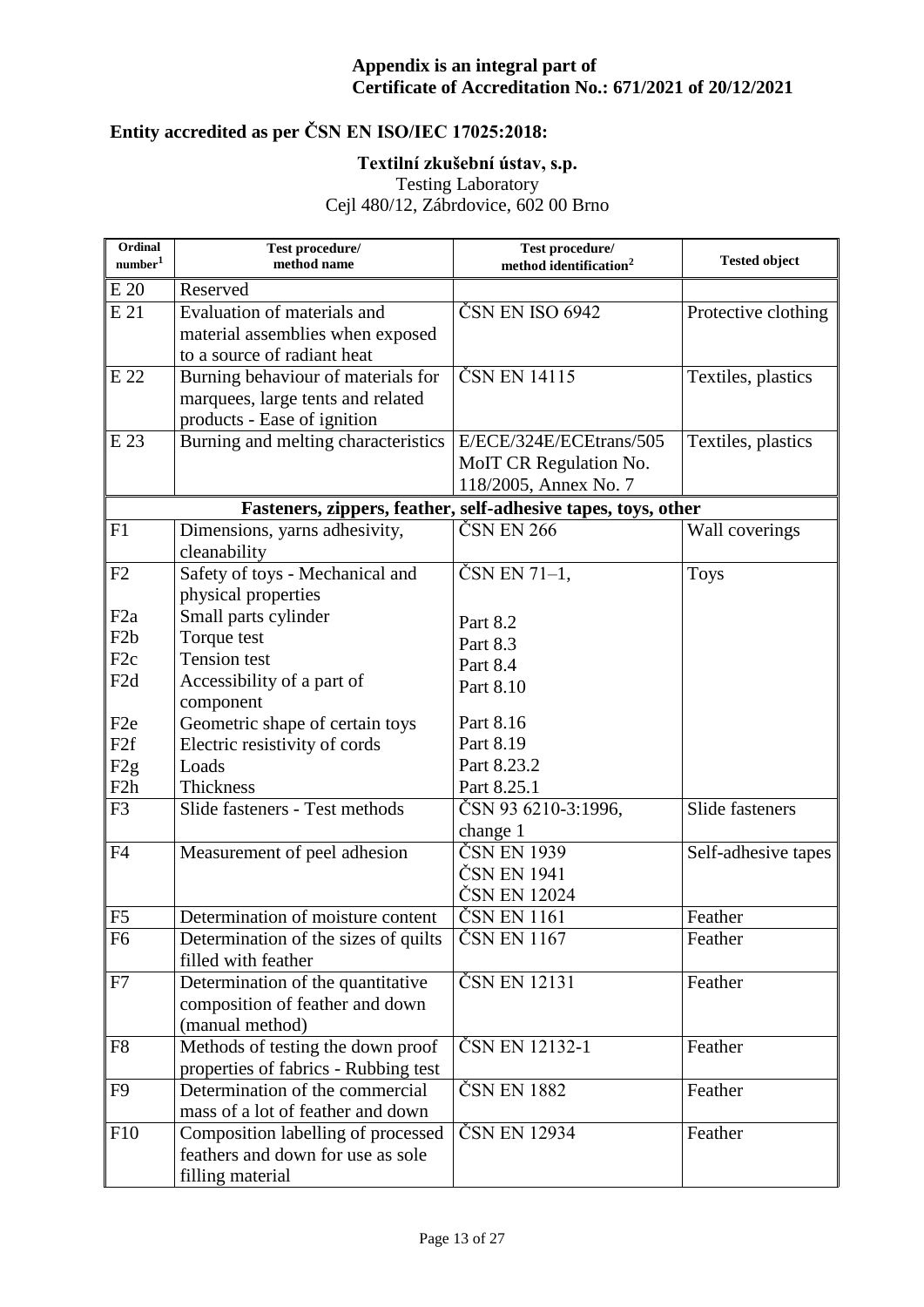# **Entity accredited as per ČSN EN ISO/IEC 17025:2018:**

### **Textilní zkušební ústav, s.p.**

Testing Laboratory

| Ordinal<br>number <sup>1</sup> | Test procedure/<br>method name                                                                                                                                                    | Test procedure/<br>method identification <sup>2</sup>       | <b>Tested object</b>                               |
|--------------------------------|-----------------------------------------------------------------------------------------------------------------------------------------------------------------------------------|-------------------------------------------------------------|----------------------------------------------------|
| F11                            | Determination of the overall and<br>effective widths of tapes and the<br>effective width of a closure,<br>determination of peel strength and<br>dimensional change in washing and | ČSN EN 12240                                                | Touch and close<br>fasteners                       |
|                                | dry cleaning<br>Cycling procedure for subsequent<br>testing                                                                                                                       | ČSN EN 12241<br>ČSN EN 12242<br>ČSN EN 12243<br>ČSN EN 1414 |                                                    |
| F12                            | Feather and down - categorisation                                                                                                                                                 | ČSN EN 1883                                                 | Feather                                            |
| F13                            | Determination of shear strength                                                                                                                                                   | ČSN EN 13780                                                | Touch and close<br>fasteners                       |
| F14                            | Baby carriers - Safety requirements<br>and test methods - Part 2: Soft<br>carrier                                                                                                 | ČSN EN 13209-2                                              | <b>Textiles</b>                                    |
|                                |                                                                                                                                                                                   | <b>Colorfastness testing</b>                                |                                                    |
| G <sub>1</sub>                 | Reserved                                                                                                                                                                          |                                                             |                                                    |
| G2                             | Tests for colour fastness - grey<br>scale for assessing change in colour                                                                                                          | ČSN EN 20105-A02                                            | <b>Textiles</b>                                    |
| G <sub>3</sub>                 | Textiles - Tests for colour fastness -<br>Grey scale for assessing staining                                                                                                       | ČSN EN ISO 105-A03                                          | <b>Textiles</b>                                    |
| G <sub>4</sub>                 | Method for the instrumental<br>assessment of the degree of<br>staining of adjacent fabrics                                                                                        | ČSN EN ISO 105-A04                                          | <b>Textiles</b>                                    |
| G <sub>5</sub>                 | Instrumental assessment of change<br>in colour for determination of grey<br>scale rating                                                                                          | ČSN EN ISO 105-A05                                          | <b>Textiles</b>                                    |
| G <sub>6</sub>                 | Determination of colour fastness to<br>artificial light: Xenon arc fading<br>lamp test                                                                                            | ČSN EN ISO 105-B02                                          | <b>Textiles</b>                                    |
| G7                             | Determination of colour fastness to<br>artificial weathering: Xenon arc<br>fading lamp test                                                                                       | ČSN EN ISO 105-B04,<br>part 4.3.1                           | <b>Textiles</b>                                    |
| G8                             | Colour fastness and ageing to<br>artificial light at high temperatures:<br>Xenon arc fading lamp test                                                                             | ČSN EN ISO 105-B06<br>PV 1303                               | Textiles<br>and plastics for<br>transport vehicles |
| G9                             | Determination of colour fastness to<br>domestic and commercial<br>laundering                                                                                                      | ČSN EN ISO105-C06                                           | <b>Textiles</b>                                    |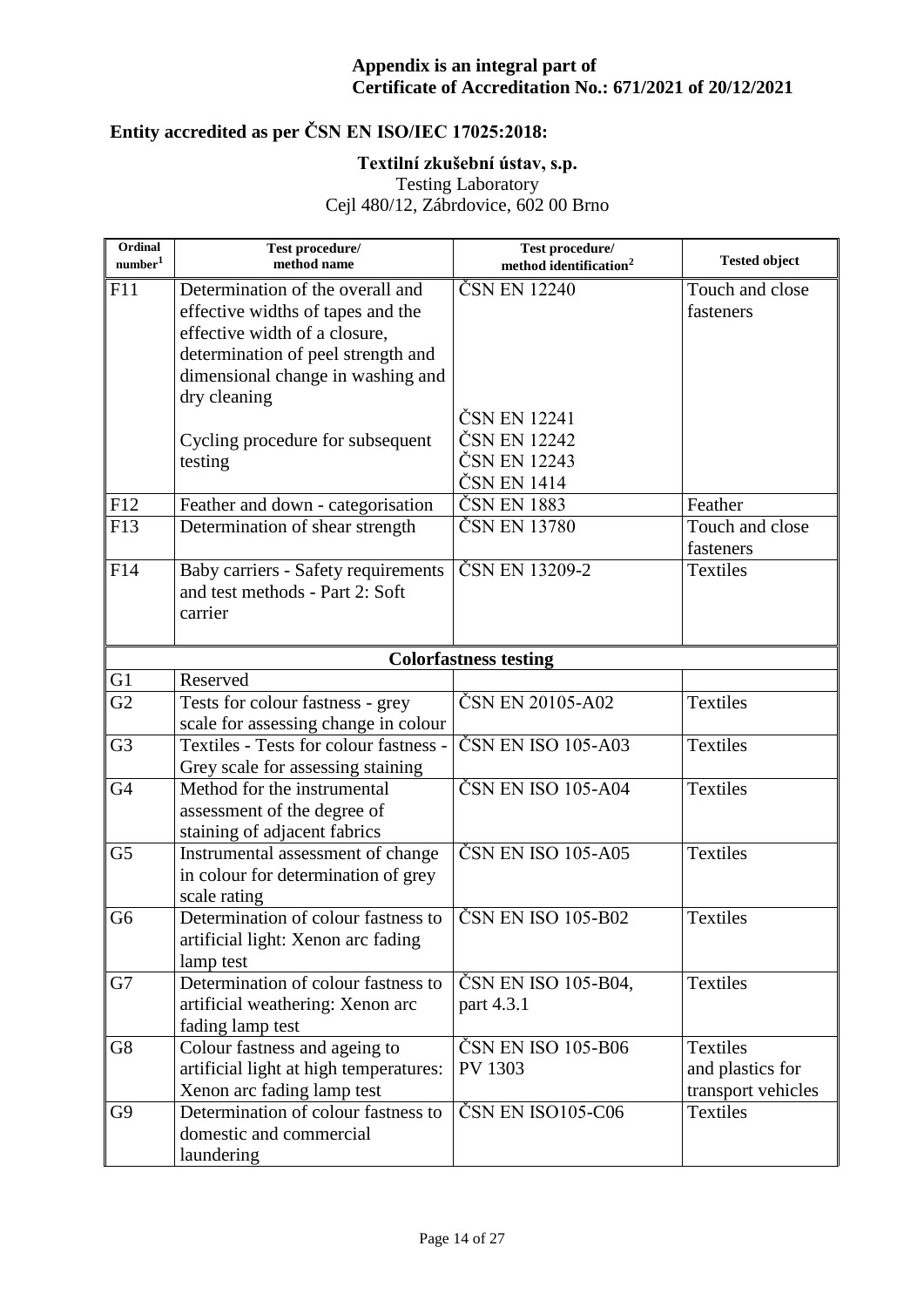# **Entity accredited as per ČSN EN ISO/IEC 17025:2018:**

### **Textilní zkušební ústav, s.p.**

Testing Laboratory

| Ordinal<br>number <sup>1</sup> | Test procedure/<br>method name                                                    | Test procedure/<br>method identification <sup>2</sup>                                                         | <b>Tested object</b> |
|--------------------------------|-----------------------------------------------------------------------------------|---------------------------------------------------------------------------------------------------------------|----------------------|
| G10                            | Determination of colour fastness<br>for domestic and commercial<br>laundering     | ČSN EN ISO 105-C10                                                                                            | <b>Textiles</b>      |
| G11                            | Determination of colour fastness to<br>dry cleaning                               | ČSN EN ISO 105-D01                                                                                            | <b>Textiles</b>      |
| G12                            | Determination of colour fastness to<br>rubbing: Organic solvents                  | ČSN EN ISO 105-D02                                                                                            | <b>Textiles</b>      |
| G13                            | Determination of colour fastness to<br>water                                      | ČSN EN ISO 105-E01<br>STN 80 0055, part 4.9.2                                                                 | <b>Textiles</b>      |
| G14                            | Determination of colour fastness to<br>sea water                                  | ČSN EN ISO 105-E02                                                                                            | <b>Textiles</b>      |
| G15                            | Determination of colour fastness to<br>chlorinated water (swimming-pool<br>water) | ČSN EN ISO 105-E03                                                                                            | <b>Textiles</b>      |
| G16                            | Determination of colour fastness to<br>perspiration                               | ČSN EN ISO 105-E04<br>MoH CR Regulation No.<br>84/2001 Coll., Annex No. 8,<br>9,10<br>STN 80 0055, part 4.9.3 | <b>Textiles</b>      |
| G17                            | Determination of colour fastness to<br>spotting: Acid                             | ČSN EN ISO 105-E05                                                                                            | <b>Textiles</b>      |
| G18                            | Determination of colour fastness to<br>spotting: Alkali                           | ČSN EN ISO 105-E06                                                                                            | <b>Textiles</b>      |
| G19                            | Determination of colour fastness to<br>spotting: Water                            | ČSN EN ISO 105-E07                                                                                            | <b>Textiles</b>      |
| G20                            | Determination of colour fastness to<br>bleaching: Hypochlorite                    | ČSN EN 20105-N01                                                                                              | <b>Textiles</b>      |
| G21                            | Determination of colour fastness to<br>bleaching: Peroxide                        | ČSN EN ISO-N02                                                                                                | <b>Textiles</b>      |
| G22                            | Determination of colour fastness to<br>organic solvents                           | ČSN EN ISO 105-X05                                                                                            | <b>Textiles</b>      |
| G23                            | Determination of colour fastness to<br>hot pressing                               | ČSN EN ISO 105-X11                                                                                            | Textiles             |
| G24                            | Determination of colour fastness to<br>rubbing                                    | ČSN EN ISO 105-X12<br>MoH CR Regulation No.<br>84/2001 Coll., Annex No. 10<br>STN 80 0055, Part 4.9.1         | <b>Textiles</b>      |
| G25                            | Colour fastness to light of textiles<br>wetted with artificial perspiration       | ČSN EN ISO 105-B07                                                                                            | Textiles             |
| G26                            | Reserved                                                                          |                                                                                                               |                      |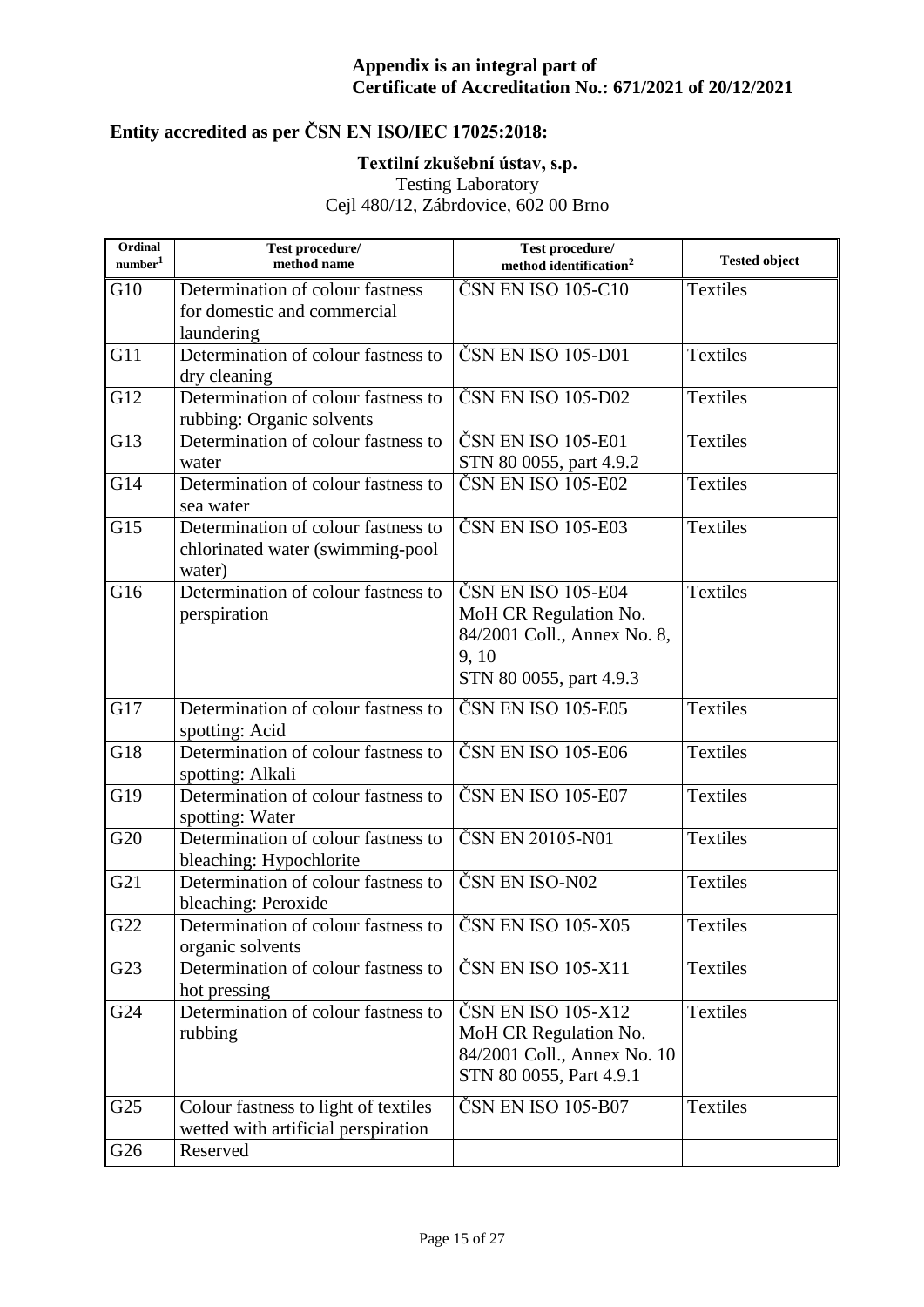# **Entity accredited as per ČSN EN ISO/IEC 17025:2018:**

### **Textilní zkušební ústav, s.p.**

Testing Laboratory

| Ordinal<br>$\mbox{number}^1$ | Test procedure/<br>method name                                         | Test procedure/<br>method identification <sup>2</sup> | <b>Tested object</b> |
|------------------------------|------------------------------------------------------------------------|-------------------------------------------------------|----------------------|
| G27                          | Colour fastness to water spotting<br>on upholstery fabrics             | ČSN EN ISO 105-E16                                    | Household textiles   |
| G28                          | Determination of camouflage                                            | ČOS 108019,1st issue,                                 | Textiles, military   |
|                              | pattern geometry                                                       |                                                       | uniforms, parts of   |
|                              |                                                                        | Part. 6.4.                                            | military materials   |
| G29                          | Determination of colour                                                | SOP No. 5                                             | Textiles, military   |
|                              | coordinates and colour difference                                      |                                                       | uniforms, parts of   |
| G30                          | Reserved                                                               |                                                       | military materials   |
| G31                          | Car upholstery - abrasion behaviour                                    | <b>PV 3906</b>                                        | <b>Textiles</b>      |
| G32                          | Determination of colour fastness to                                    | ČSN EN ISO 105-C08                                    | <b>Textiles</b>      |
|                              | domestic and commercial                                                |                                                       |                      |
|                              | laundering using a non-phosphate                                       |                                                       |                      |
|                              | reference detergent incorporation a                                    |                                                       |                      |
|                              | low temperature bleach activator                                       |                                                       |                      |
| G33                          | Determination of colour fastness to                                    | ČSN EN ISO 105-C09                                    | <b>Textiles</b>      |
|                              | domestic and commercial                                                |                                                       |                      |
|                              | laundering using a non-phosphate                                       |                                                       |                      |
|                              | reference detergent incorporation a                                    |                                                       |                      |
|                              | low temperature oxidative bleach                                       |                                                       |                      |
| G34                          | activator<br>Measurement of surface colour                             | ČSN EN ISO 105-J01                                    | Textiles, plastics   |
|                              |                                                                        |                                                       | and coatings         |
| G35                          | Calculation of colour differences                                      | ČSN EN ISO 105-J03                                    | Textiles, plastics   |
|                              |                                                                        |                                                       | and coatings         |
|                              |                                                                        | <b>Health properties</b>                              |                      |
| H1                           | Determination of pH of aqueous                                         | ČSN EN ISO 3071                                       | <b>Textiles</b>      |
|                              | extract                                                                | MoH CR Regulation No.                                 |                      |
|                              |                                                                        | 84/2001 Coll., Annex 10                               |                      |
|                              |                                                                        | STN 80 0055, part.4.6                                 |                      |
| H2                           | Testing of fabric resistance to                                        | MoH CR Regulation No.                                 | <b>Textiles</b>      |
|                              | perspiration and saliva                                                | 84/2001 Coll., Annex No. 1                            |                      |
|                              |                                                                        | STN 80 0055, part.4.9.4<br>ČSN EN 71-3                |                      |
| H <sub>3</sub>               | Determination of certain elements<br>Sb, Ba, Cd, Cr, Pb, Se in toys by |                                                       | <b>Toys</b>          |
|                              | Atomic absorption spectroscopy                                         |                                                       |                      |
|                              | method                                                                 |                                                       |                      |
| H <sub>4</sub>               | Determination of formaldehyde                                          | MoH CR Regulation No.                                 | Textiles             |
|                              | - free and hydrolysed formaldehyde                                     | 84/2001 Coll., Annex 10, 12                           |                      |
|                              | - released formaldehyde (vapour                                        | STN 80 0055, part. 4.3                                |                      |
|                              | absorption method)                                                     | ČSN EN ISO 14184-1                                    |                      |
|                              |                                                                        | ČSN EN ISO 14184-2                                    |                      |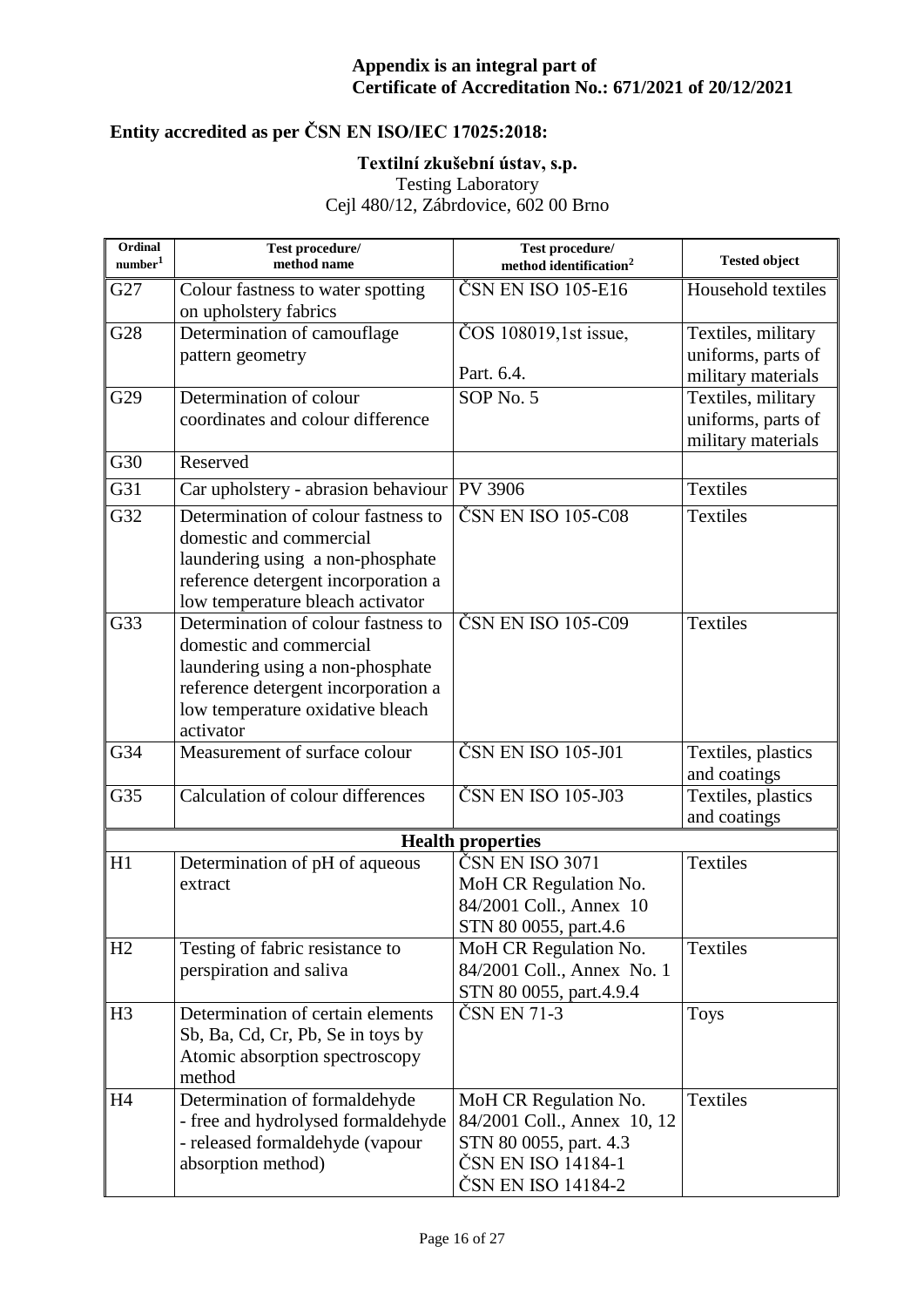# **Entity accredited as per ČSN EN ISO/IEC 17025:2018:**

### **Textilní zkušební ústav, s.p.**

Testing Laboratory

| Ordinal<br>number <sup>1</sup> | Test procedure/<br>method name      | Test procedure/<br>method identification <sup>2</sup> | <b>Tested object</b>        |
|--------------------------------|-------------------------------------|-------------------------------------------------------|-----------------------------|
| H <sub>5</sub>                 | Qualitative analysis of primary     | ČSN 62 1156                                           | Textiles, rubber            |
|                                | aromatic amines                     | MoH CR Regulation No.                                 |                             |
|                                |                                     | 84/2001 Coll., Annex No. 8,                           |                             |
|                                |                                     | 9, 10, 12                                             |                             |
| H <sub>6</sub>                 | Odour test                          | <b>PV 3900</b>                                        | Textiles                    |
|                                |                                     | <b>VDA 270</b>                                        |                             |
| H7                             | Determination of formaldehyde       | PV 3925                                               | Textiles, polymeric         |
|                                | emission, spectrophotometric        |                                                       | materials                   |
|                                | method                              |                                                       |                             |
| H8                             | Determination of pH                 | ČSN EN ISO 4045                                       | Leather                     |
| H <sub>9</sub>                 | Determination of chrome (VI),       | ČSN ISO 11083                                         | <b>Extracts of textiles</b> |
|                                | spectrophotometric method with      | MoH CR Regulation No.                                 |                             |
|                                | 1,5-diphenylcarbazide               | 84/2001 Coll., Annex No. 10                           |                             |
| H10                            | Determination of chrome, atomic     | ČSN EN 1233                                           | <b>Extracts of textiles</b> |
|                                | absorption spectrometry method      | MoH CR Regulation No.                                 |                             |
|                                |                                     | 84/2001 Coll., Annex No. 8,                           |                             |
|                                |                                     | 9,10                                                  |                             |
|                                |                                     | STN 80 0055 Part.4.4                                  |                             |
| H11                            | Determination of cadmium, atomic    | ČSN EN ISO 5961                                       | Extracts of textiles        |
|                                | absorption spectrometry method      | MoH CR Regulation No.                                 |                             |
|                                |                                     | 84/2001 Coll., Annex No.                              |                             |
|                                |                                     | 10                                                    |                             |
| H12                            | Determination of microelements,     | ČSN EN ISO 15586                                      | <b>Extracts of textiles</b> |
|                                | atomic absorption spectrometry      | MoH CR Regulation No.                                 |                             |
|                                | method with graphite cuvette (Ag,   | 84/2001 Coll., Annex No.                              |                             |
|                                | Al, Cd, Co, Cr, Cu, Fe, Mn, Mo,     | 10                                                    |                             |
|                                | Ni, Pb)                             |                                                       |                             |
| H13                            | Reference test method for release   | ČSN EN 1811                                           | Textiles, metallic          |
|                                | of nickel from products intended to |                                                       | accessories                 |
|                                | come into direct and prolonged      |                                                       |                             |
|                                | contact with the skin               |                                                       |                             |
|                                |                                     | <b>Furniture</b>                                      |                             |
| I1                             | Assessment of the surface gloss     | $\overline{\text{CS}}$ N EN ISO 2813                  | Furniture                   |
|                                |                                     | ČSN EN 13722                                          | paints and                  |
|                                |                                     |                                                       | varnishes                   |
| I2                             | Determination of resistance to      | ČSN 67 3098                                           | Paints and                  |
|                                | temperature changes                 |                                                       | varnishes for wood          |
|                                |                                     |                                                       | and furniture               |
| I3                             | Determination of resistance to      | ČSN EN 12720+A1                                       | Furniture                   |
|                                | changes of temperature              | ČSN EN 12721+A1                                       | Paints and                  |
|                                |                                     | ČSN EN 12722+A1                                       | varnishes                   |
|                                |                                     | ČSN EN 15186                                          |                             |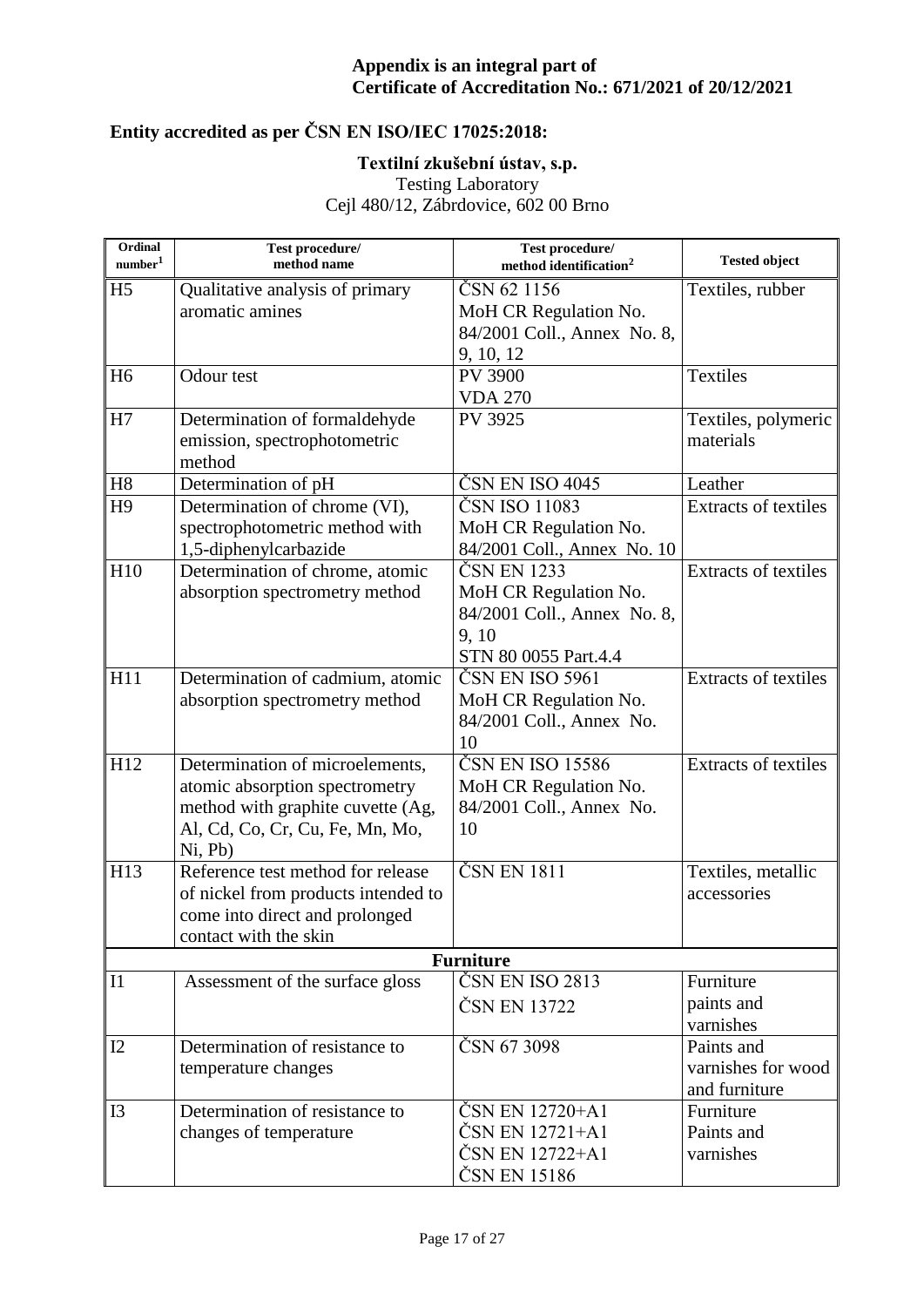# **Entity accredited as per ČSN EN ISO/IEC 17025:2018:**

### **Textilní zkušební ústav, s.p.**

Testing Laboratory

| Ordinal<br>number <sup>1</sup> | Test procedure/<br>method name      | Test procedure/<br>method identification <sup>2</sup> | <b>Tested object</b> |
|--------------------------------|-------------------------------------|-------------------------------------------------------|----------------------|
| I4                             | Determination of scratch resistance | ČSN P CEN/TS 16611                                    | Furniture            |
|                                |                                     | ČSN EN 16094                                          | floor coverings,     |
|                                |                                     | ČSN EN 15186                                          | laminates            |
|                                |                                     | ČSN EN 438-2, chap. 10,                               |                      |
|                                |                                     | 25, 30                                                |                      |
| I <sub>5</sub>                 | Assessment of the surface           | ČSN EN 15185                                          | Furniture            |
|                                | resistance to abrasion              | ČSN 91 0276                                           | Floor coverings      |
|                                |                                     | ČSN EN 13329+A1,                                      |                      |
|                                |                                     | Annex E (method A)                                    |                      |
|                                |                                     | ČSN EN 15468,                                         |                      |
|                                |                                     | Annex A (method B)                                    |                      |
|                                |                                     | CSN EN 438-2, chap. 11                                |                      |
| I <sub>6</sub>                 | Testing of mechanical properties    | ČSN EN 716-2                                          | Children's cots      |
|                                |                                     | ČSN EN 16890+A1                                       | Mattresses for cots  |
|                                |                                     | ČSN EN 1130                                           | and cribs            |
|                                |                                     | ČSN EN 14988+A1                                       | Children's high      |
|                                |                                     | ČSN EN 1725                                           | chairs               |
|                                |                                     | ČSN EN 1730                                           | Playpens             |
|                                |                                     | ČSN EN 1728                                           | Beds and             |
|                                |                                     | ČSN EN 14749                                          | mattresses           |
|                                |                                     | ČSN EN 12727                                          | Table furniture      |
|                                |                                     | ČSN EN 12520                                          | Seating furniture    |
|                                |                                     | ČSN EN 16139                                          | Storage furniture    |
|                                |                                     | ČSN EN 12227                                          |                      |
|                                |                                     | ČSN EN 747-2                                          |                      |
|                                |                                     | ČSN EN 14074                                          |                      |
|                                |                                     | ČSN EN 13150                                          |                      |
|                                |                                     | ČSN EN 14073-3                                        |                      |
|                                |                                     | ČSN EN 16122                                          |                      |
|                                |                                     | ČSN EN 1335-2                                         |                      |
|                                |                                     | ČSN EN 16121+A1                                       |                      |
|                                |                                     | ČSN 91 0604<br>ČSN EN 15372                           |                      |
|                                |                                     | <b>DIN 4573</b>                                       |                      |
|                                |                                     | ČSN 91 0601                                           |                      |
| I7                             | Tests of strength and durability    | ČSN EN 716-2                                          | Children's cots      |
|                                |                                     | ČSN EN 1130                                           | Children's cribs     |
|                                |                                     | ČSN EN 14988+A1                                       | Children's high      |
|                                |                                     | ČSN EN 16890                                          | chairs               |
|                                |                                     | ČSN EN 1730                                           | Playpens             |
|                                |                                     | ČSN EN 581-2                                          | Mattresses for cots  |
|                                |                                     | ČSN EN 581-3                                          | and cribs            |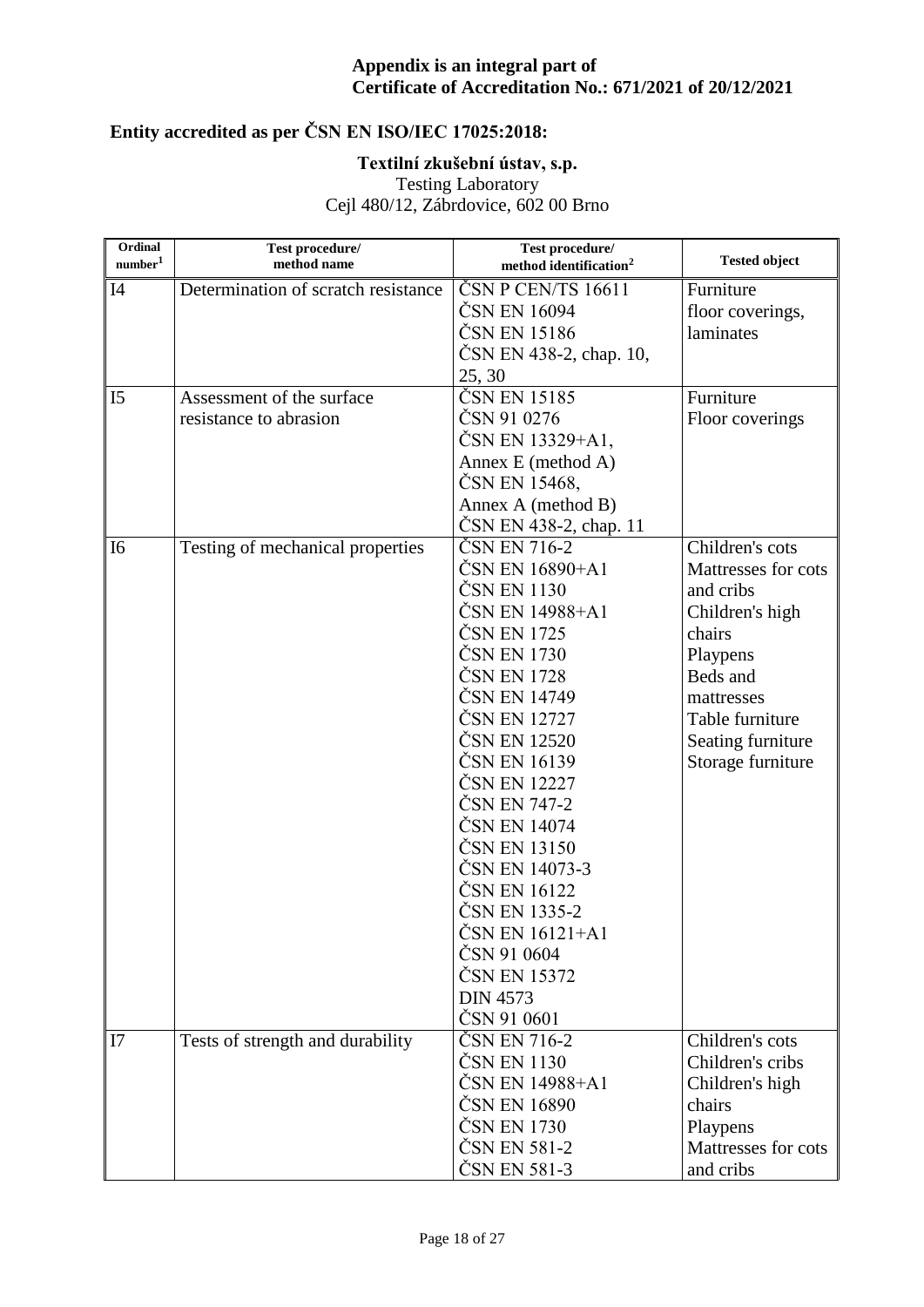# **Entity accredited as per ČSN EN ISO/IEC 17025:2018:**

### **Textilní zkušební ústav, s.p.**

Testing Laboratory

| Ordinal<br>$\mbox{number}^1$ | Test procedure/<br>method name | Test procedure/<br>method identification <sup>2</sup> | <b>Tested object</b> |
|------------------------------|--------------------------------|-------------------------------------------------------|----------------------|
|                              |                                | ČSN EN 1728                                           | Table furniture      |
|                              |                                | ČSN EN 1957                                           | Garden furniture     |
|                              |                                | ČSN EN 1925                                           | Seating furniture    |
|                              |                                | ČSN EN 1729-2                                         | Beds and             |
|                              |                                | ČSN EN 12727                                          | mattresses           |
|                              |                                | ČSN EN 12520                                          | Bed furniture        |
|                              |                                | ČSN EN 16139                                          | Storage furniture    |
|                              |                                | ČSN EN 13759                                          |                      |
|                              |                                | ČSN EN 747-2                                          |                      |
|                              |                                | ČSN EN 14074                                          |                      |
|                              |                                | ČSN EN 13150                                          |                      |
|                              |                                | ČSN EN 14073-3                                        |                      |
|                              |                                | ČSN EN 12227                                          |                      |
|                              |                                | ČSN EN 16122                                          |                      |
|                              |                                | ČSN EN 14749                                          |                      |
|                              |                                | ČSN EN 1335-2                                         |                      |
|                              |                                | ČSN EN 16121+A1                                       |                      |
|                              |                                | ČSN 91 0604                                           |                      |
|                              |                                | ČSN EN 15372                                          |                      |
|                              |                                | <b>DIN 4573</b>                                       |                      |
|                              |                                | ČSN 91 0601                                           |                      |
| I <sub>8</sub>               | Stability test                 | ČSN EN 716-2                                          | Children's cots      |
|                              |                                | ČSN EN 1130                                           | Children's cribs     |
|                              |                                | ČSN EN 14988+A1                                       | Children's high      |
|                              |                                | ČSN EN 1728                                           | chairs               |
|                              |                                | ČSN EN 1730                                           | Playpens             |
|                              |                                | ČSN EN 581-2                                          | Seating furniture    |
|                              |                                | ČSN EN 581-3                                          | Table furniture      |
|                              |                                | ČSN EN 14749                                          | Garden furniture     |
|                              |                                | ČSN EN 1729-2                                         | Bed furniture        |
|                              |                                | ČSN EN 1022                                           | Storage furniture    |
|                              |                                | ČSN EN 12520                                          |                      |
|                              |                                | ČSN EN 16139                                          |                      |
|                              |                                | ČSN EN 12227                                          |                      |
|                              |                                | ČSN EN 747-2                                          |                      |
|                              |                                | ČSN EN 1335-2                                         |                      |
|                              |                                | ČSN EN 14074                                          |                      |
|                              |                                | ČSN 910601                                            |                      |
|                              |                                | ČSN EN 13150<br>ČSN EN 14073-3                        |                      |
|                              |                                |                                                       |                      |
|                              |                                | ČSN EN 16122                                          |                      |
|                              |                                | ČSN EN 16121+A1                                       |                      |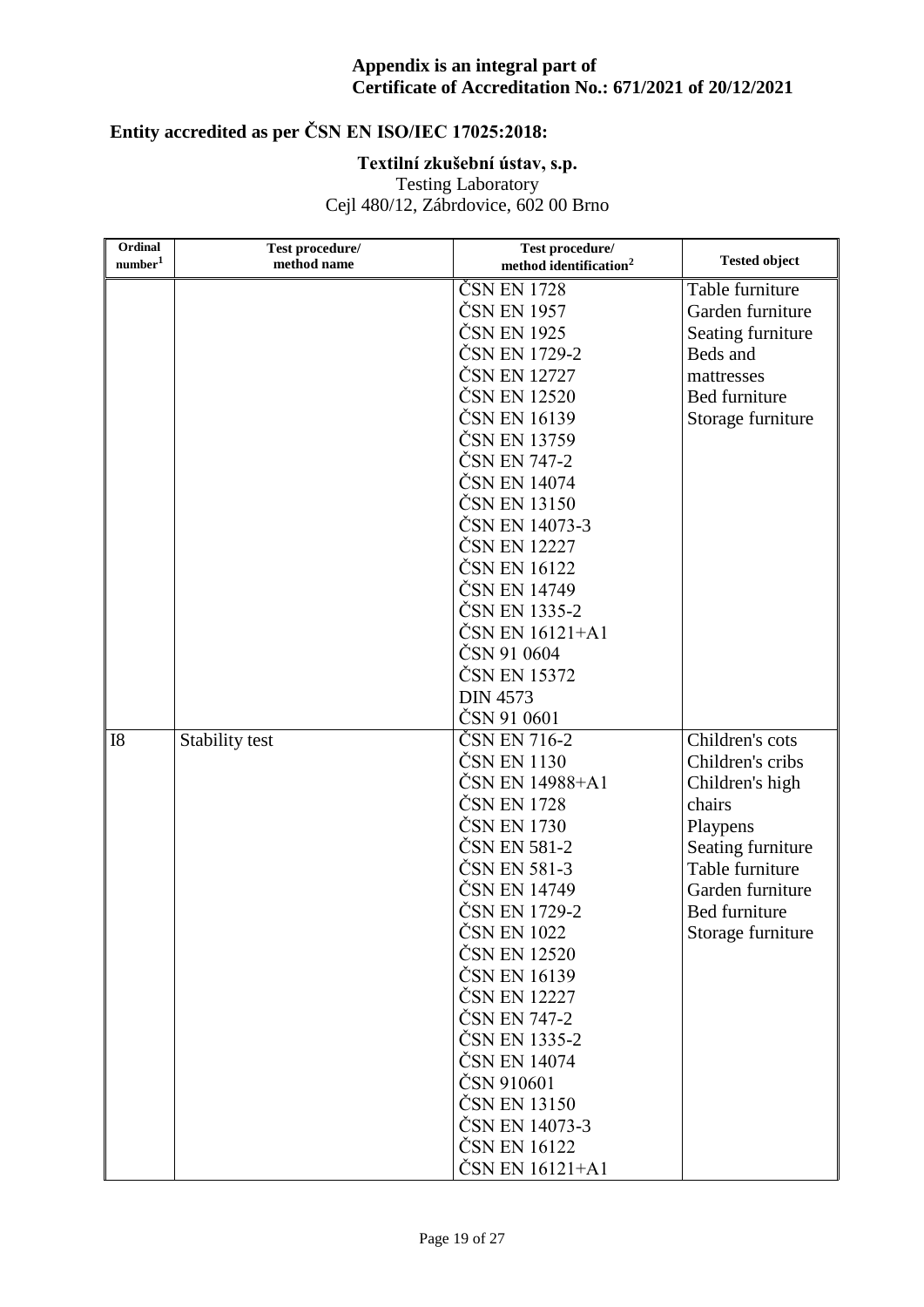# **Entity accredited as per ČSN EN ISO/IEC 17025:2018:**

### **Textilní zkušební ústav, s.p.**

Testing Laboratory

| Ordinal<br>$\mbox{number}^1$ | Test procedure/<br>method name   | Test procedure/<br>method identification <sup>2</sup> | <b>Tested object</b> |
|------------------------------|----------------------------------|-------------------------------------------------------|----------------------|
|                              |                                  | ČSN 91 0604                                           |                      |
|                              |                                  | <b>DIN 4573</b>                                       |                      |
| I <sub>9</sub>               | <b>Structural tests</b>          | ČSN EN 14988+A1                                       | Children's high      |
|                              |                                  | ČSN EN 1130                                           | chairs               |
|                              |                                  | ČSN EN 1730                                           | Children's cribs     |
|                              |                                  | ČSN EN 14749                                          | Table furniture      |
|                              |                                  | ČSN EN 16139                                          | Bed furniture        |
|                              |                                  | ČSN EN 747-2                                          | Storage furniture    |
|                              |                                  | ČSN EN 14073-3                                        |                      |
|                              |                                  | ČSN EN 12227                                          |                      |
|                              |                                  | ČSN EN 16122                                          |                      |
|                              |                                  | ČSN EN 16121+A1                                       |                      |
| <b>I10</b>                   | Test of design                   | ČSN EN 581-1                                          | Garden furniture     |
|                              |                                  | ČSN EN 14749                                          | Bed furniture        |
|                              |                                  | ČSN EN 12520                                          | Storage furniture    |
|                              |                                  | ČSN EN 747-2                                          |                      |
| I11                          | Measurement of dimensions,       | ČSN EN 716-2                                          | Children's cots      |
|                              | distances, openings and holes    | ČSN EN 1130                                           | Children's cribs     |
|                              |                                  | ČSN EN 14988+A1                                       | Children's high      |
|                              |                                  | ČSN EN 1957                                           | chairs               |
|                              |                                  | ČSN EN 16890+A1                                       | Playpens             |
|                              |                                  | ČSN EN 581-1                                          | <b>Mattresses</b>    |
|                              |                                  | ČSN EN 1729-1                                         | Garden furniture     |
|                              |                                  | ČSN EN 1335-1                                         | Bed furniture        |
|                              |                                  | ČSN EN 12227                                          | Table furniture      |
|                              |                                  | ČSN EN 747-2                                          | Seating furniture    |
|                              |                                  | ČSN EN 16121+A1                                       | Storage furniture    |
|                              |                                  | ČSN ISO 24496                                         |                      |
| I12                          | Impact and fall tests            | ČSN EN 1728                                           | Seating furniture    |
|                              |                                  | ČSN EN 1730                                           | Table furniture      |
|                              |                                  | ČSN EN 1725                                           | Beds and             |
|                              |                                  | ČSN EN 12727                                          | mattresses           |
|                              |                                  | ČSN EN 12520                                          | Storage furniture    |
|                              |                                  | ČSN EN 16139                                          |                      |
|                              |                                  | ČSN EN 747-2                                          |                      |
|                              |                                  | ČSN EN 16122                                          |                      |
|                              |                                  | ČSN 910601                                            |                      |
|                              |                                  | ČSN 910604                                            |                      |
|                              |                                  | <b>DIN 4573</b>                                       |                      |
| I13                          | Tests of softness and durability | ČSN 91 0220                                           | Seating and bed      |
|                              |                                  | ČSN EN 1957                                           | furniture            |
|                              |                                  |                                                       | Mattresses           |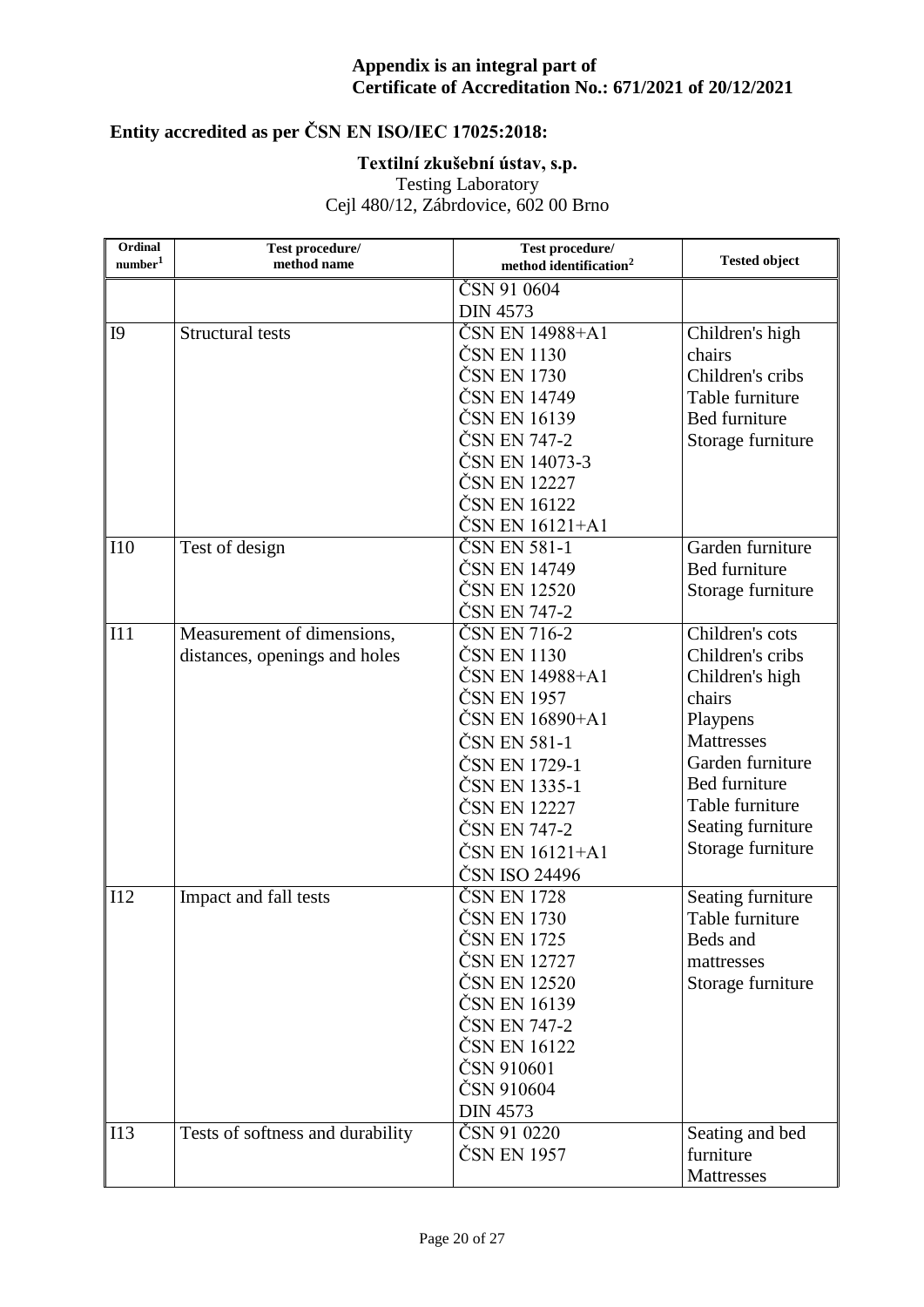# **Entity accredited as per ČSN EN ISO/IEC 17025:2018:**

### **Textilní zkušební ústav, s.p.**

Testing Laboratory

| Ordinal             | Test procedure/                     | Test procedure/                      | <b>Tested object</b> |
|---------------------|-------------------------------------|--------------------------------------|----------------------|
| number <sup>1</sup> | method name                         | method identification <sup>2</sup>   |                      |
| I14                 | Test of dimensions                  | ČSN EN 1334                          | Furniture - beds     |
|                     |                                     | ČSN EN 1729-1                        | and mattresses       |
|                     |                                     | ČSN EN 1335-1                        | Seating furniture    |
|                     |                                     | ČSN EN 13150                         | Table furniture      |
|                     |                                     | ČSN 91 0604                          |                      |
|                     |                                     | ČSN ISO 24496                        |                      |
|                     |                                     | ČSN EN 747-2                         |                      |
| I15                 | Determination of adhesion to        | ČSN EN ISO 2409                      | Furniture,           |
|                     | surface (cross-cut test)            |                                      | Paints and           |
|                     |                                     |                                      | varnishes            |
| I16                 | Determination of film hardness by   | ČSNENISO 15184                       | Furniture,           |
|                     | pencil test                         |                                      | Paints and           |
|                     |                                     |                                      | varnishes            |
| I17                 | Assessment of the effect of light   | ČSN EN 15187                         | Furniture            |
|                     | exposure                            |                                      |                      |
|                     |                                     | <b>Industrial washing assessment</b> |                      |
| J1                  | Reserved                            |                                      |                      |
| J2                  | Determination of average grade of   | ČSN 80 0601                          | <b>Textiles</b>      |
|                     | polymerization of cellulose         | DIN 54 270-3                         |                      |
| J3                  | Determination of whiteness          | ČSN EN ISO 105-J02                   | <b>Textiles</b>      |
| J <sub>4</sub>      | Determination of relative whiteness | DIN 53 919-2                         | <b>Textiles</b>      |
|                     |                                     | PNJ 589-80-2001                      |                      |
| J <sub>5</sub>      | Determination of ignition residue   | ČSN EN 60456 ed.4                    | Home and             |
|                     |                                     | ČSN CLC/TS 50640                     | industrial washing   |
|                     |                                     | ČSN EN 50640                         | machines             |
|                     |                                     | <b>Dressing materials</b>            |                      |
| K1                  | Determination of water soluble      | ČSN 80 4103:2011, part. 22           | Textiles, medical    |
|                     | substances, gravimetric             | $\text{ČSN}$ EN 1644-1, Annex D      | devices, bandaging   |
|                     |                                     | ČSN EN 14079, part 5.12              | material             |
| K2                  | Determination of ethanol soluble    | ČSN 80 4103:2011, part 23            | Bandaging            |
|                     | substances                          |                                      | material             |
| K <sub>3</sub>      | Determination of ether soluble      | ČSN 80 4103:2011, part 24            | Textiles,            |
|                     | substances, gravimetric             | ČSN EN 14079, part 5.10              | medical devices,     |
|                     |                                     |                                      | bandaging material   |
| K4                  | Classification of water extract     | $SOP$ No. 4 $\check{C}$ SN 80        | Bandaging            |
|                     |                                     | 4103:2011, part 21                   | material             |
| K <sub>5</sub>      | Content of chlorides                | SOP No. 4 ČSN 80                     | Bandaging            |
|                     |                                     | 4103:2011, part 27                   | material             |
| K <sub>6</sub>      | Determination of nonpolar solvent   | $\text{CNN}$ EN 1644-1, Annex G      | Bandaging            |
|                     | solubles, gravimetric               |                                      | material             |
| K7                  | Determination of free chlorine      | ČSN 80 4103:2011, part 28            | Bandaging            |
|                     |                                     |                                      | material             |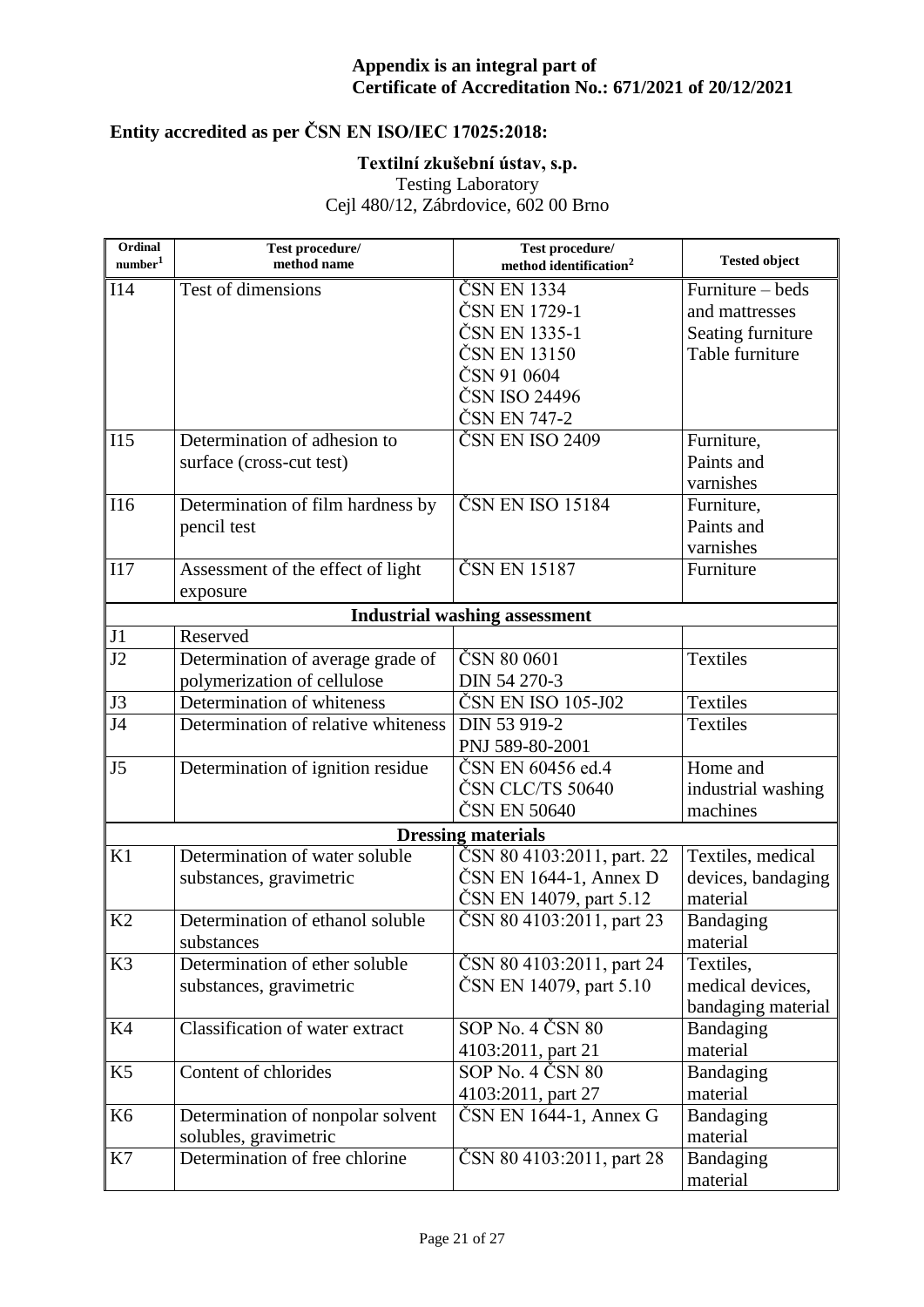# **Entity accredited as per ČSN EN ISO/IEC 17025:2018:**

### **Textilní zkušební ústav, s.p.**

Testing Laboratory

| Ordinal<br>number <sup>1</sup> | Test procedure/<br>method name      | Test procedure/<br>method identification <sup>2</sup> | <b>Tested object</b> |
|--------------------------------|-------------------------------------|-------------------------------------------------------|----------------------|
| K <sub>8</sub>                 | Determination of fluorescent        | ČSN 80 4103:2011, part 29                             | Textiles, medical    |
|                                | substances                          | $\text{ČSN}$ EN 1644-1, Annex E                       | devices, bandaging   |
|                                |                                     | ČSN EN 14079, part 5.5                                | material             |
| K <sub>9</sub>                 | Determination of reducing           | ČSN 80 4103:2011, part 30                             | Bandaging            |
|                                | substances, volumetry               |                                                       | material             |
| K10                            | Determination of content wet in     | ČSN 80 4103:2011, part 31                             | Textiles, medical    |
|                                | dressing materials, gravimetric     | ČSN EN 14079, part 5.15                               | devices, bandaging   |
|                                |                                     |                                                       | material             |
| K11                            | Determination of sulfate ashes,     | ČSN 80 4103:2011, part 2,                             | Textiles,            |
|                                | gravimetric                         | ČSN EN 14079, part 5.16                               | medical devices,     |
|                                |                                     |                                                       | bandaging material   |
| K12                            | Determination of absorption         | ČSN 80 4103:2011, part 33                             | Bandaging            |
|                                | capacity (hydrophilicity),          |                                                       | material             |
|                                | gravimetric                         |                                                       |                      |
| K13                            | Determination of sink rate          | ČSN 80 4103:2011, part 34                             | Textiles, medical    |
|                                |                                     | ČSN EN 14079, part 5.9                                | devices, bandaging   |
|                                |                                     |                                                       | material             |
| K14                            | Viscose staple fibres content,      | ČSN 80 4103:2011, part 35                             | Bandaging            |
|                                | gravimetric                         |                                                       | material             |
| K15                            | Test of absence of amylum in        | ČSN 80 4103:2011 part 36                              | Textiles, medical    |
|                                | woven fabric                        | ČSN EN 14079, part 5.13                               | devices, bandaging   |
|                                |                                     |                                                       | material             |
| K16                            | Determination of content of         | ČSN 80 4103:2011, part 37                             | Bandaging            |
|                                | amylum, volumetry                   |                                                       | material             |
| K17                            | Determination of presents of        | $\text{ČSN}$ EN 1644-1, Annex H                       | Textiles, medical    |
|                                | surface active agent, gravimetric   | ČSN EN 14079, part 5.11                               | devices, bandaging   |
|                                |                                     |                                                       | material             |
| K18                            | Test for calcium content            | ČSN 80 4103:2011, part 26                             | Bandaging            |
|                                |                                     |                                                       | material             |
| K19                            | Determination of present of foreign | ČSN EN 14079, part 5.4                                | Textiles, medical    |
|                                | fibres in absorbent gauzes          |                                                       | devices              |
|                                |                                     |                                                       |                      |
|                                |                                     | <b>Other tests</b>                                    |                      |
| L1                             | Methods for the quantitative        | Regulation (EU) No                                    | <b>Textiles</b>      |
|                                | analysis of binary and ternary      | 1007/2011 of the European                             |                      |
|                                | textile fibre mixtures              | Parliament and of the                                 |                      |
|                                |                                     | Council, Annex VIII                                   |                      |
| L <sub>1</sub> a               | method using acetone                | ČSN EN ISO 1833–3                                     |                      |
| L <sub>1</sub> b               | method using hypochloride           | ČSN EN ISO 1833–4                                     |                      |
| L1c                            | method using sodium zincate         | ČSN EN ISO 1833–5                                     |                      |
| L1d                            | method using formic acid and zinc   | ČSN EN ISO 1833–6                                     |                      |
|                                | chloride                            |                                                       |                      |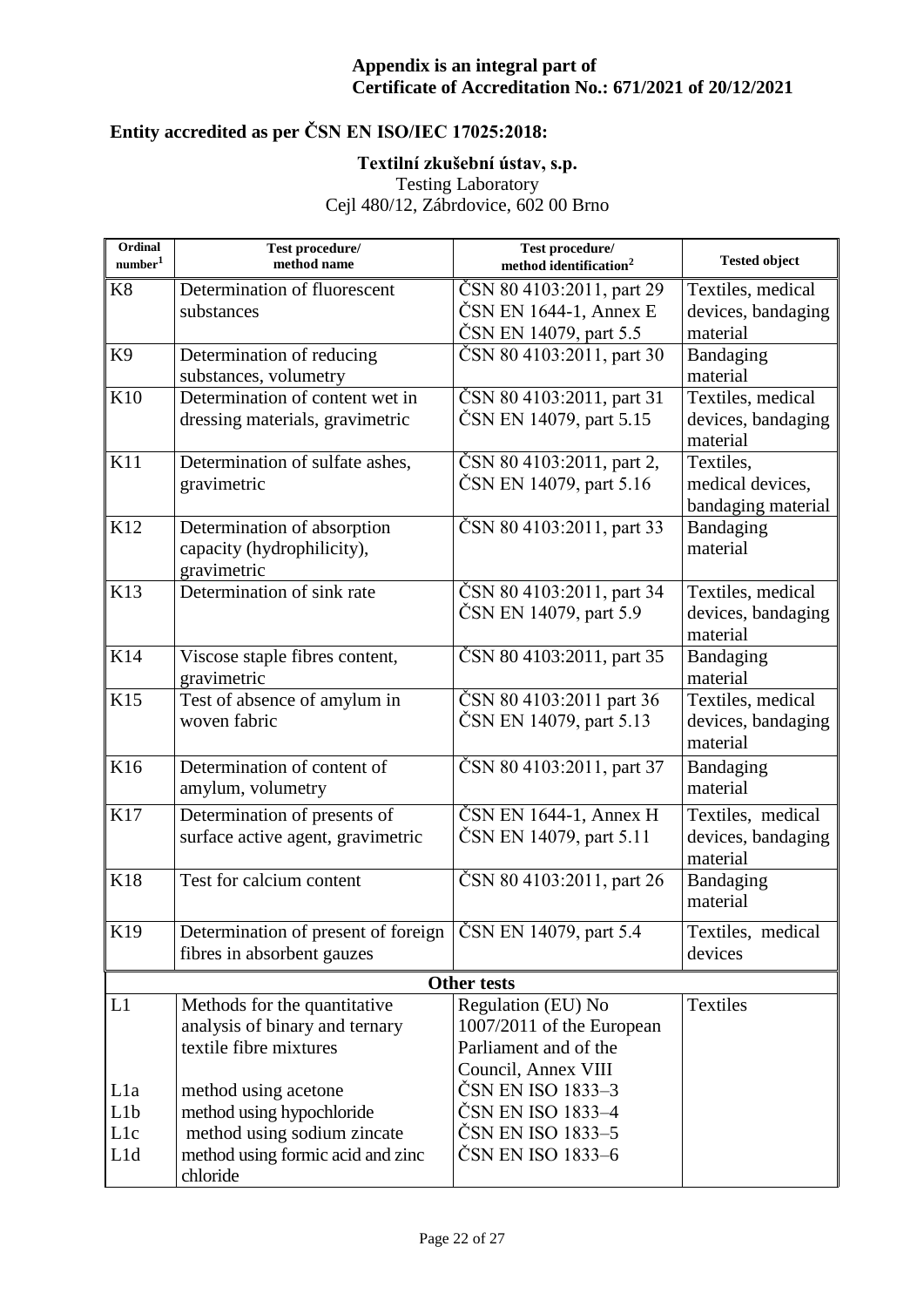# **Entity accredited as per ČSN EN ISO/IEC 17025:2018:**

#### **Textilní zkušební ústav, s.p.**

Testing Laboratory

| Ordinal<br>number <sup>1</sup> | Test procedure/<br>method name       | Test procedure/<br>method identification <sup>2</sup> | <b>Tested object</b> |
|--------------------------------|--------------------------------------|-------------------------------------------------------|----------------------|
| L1e                            | method using formic acid             | ČSN EN ISO 1833–7                                     |                      |
| L1f                            | method using acetone                 | ČSN EN ISO 1833–8                                     |                      |
| L1g                            | method using benzyl alcohol          | ČSN EN ISO 1833–9                                     |                      |
| L1h                            | method using dichloromethane         | ČSN EN ISO 1833-10                                    |                      |
| Lli                            | method using sulfuric acid           | ČSN EN ISO 1833–11                                    |                      |
| L1j                            | method using dimethylformamide       | ČSN EN ISO 1833–12                                    |                      |
| L1k                            | method using xylene                  | ČSN EN ISO 1833–16                                    |                      |
| L11                            | method using sulfuric acid           | ČSN EN ISO 1833–17                                    |                      |
| L1m                            | method using sulfuric acid           | ČSN EN ISO 1833–18                                    |                      |
| L1n                            | method by heating                    | ČSN EN ISO 1833–19                                    |                      |
| L <sub>10</sub>                | method using cyclohexanone           | ČSN EN ISO 1833–21                                    |                      |
| L1p                            | method using formic acid and zinc    | ČSN EN ISO 1833-22                                    |                      |
|                                | chloride                             |                                                       |                      |
| L2                             | Determination of preparation         | ČSN 80 0523                                           | <b>Textiles</b>      |
|                                | content                              |                                                       |                      |
| L <sub>3</sub>                 | Determination of the fogging         | $DIN 75 201$ – procedure B                            | <b>Textiles</b>      |
|                                | characteristics of trim materials in | PV 3015                                               |                      |
|                                | the interior of automobiles          |                                                       |                      |
| L4                             | Oil repellency - Hydrocarbon         | ČSN EN ISO 14419                                      | <b>Textiles</b>      |
|                                | resistance test                      |                                                       |                      |
| L <sub>5</sub>                 | High visibility clothing -           | ČSN EN ISO 20471,                                     | <b>Textiles</b>      |
|                                | background fluorescent material      | part 5.1, 5.2                                         |                      |
|                                | assessment                           |                                                       |                      |
| L <sub>6</sub>                 | Determination of resistance of       | ČSN EN ISO 6530                                       | <b>Textiles</b>      |
|                                | materials to penetration by liquids  |                                                       |                      |
| L7                             | Detection of the use of certain azo  | ČSN EN 14362-1                                        | <b>Textiles</b>      |
|                                | colorants accessible without         |                                                       |                      |
|                                | extraction using GC/M                |                                                       |                      |
|                                |                                      | <b>Degradation of textile materials</b>               |                      |
| M1                             | Reserved                             |                                                       |                      |
| M <sub>2</sub>                 | Reserved                             |                                                       | Textiles             |
| M <sub>3</sub>                 | Determination of the resistance to   | ČSN EN 12224                                          | Geotextiles          |
|                                | weathering                           |                                                       |                      |
| M <sub>4</sub>                 | Screening test method for            | ČSN EN ISO 13438                                      | Geotextiles          |
|                                | determining the resistance to        |                                                       |                      |
|                                | oxidation                            |                                                       |                      |
| M <sub>5</sub>                 | Screening test method for            | ČSN EN 14030                                          | Geotextiles          |
|                                | determining the resistance to acid   |                                                       |                      |
|                                | and alkaline liquids                 |                                                       |                      |
| M <sub>6</sub>                 | Screening test method for            | ČSN EN 12447                                          | Geosynthetics        |
|                                | determining the resistance to        |                                                       |                      |
|                                | hydrolysis in water                  |                                                       |                      |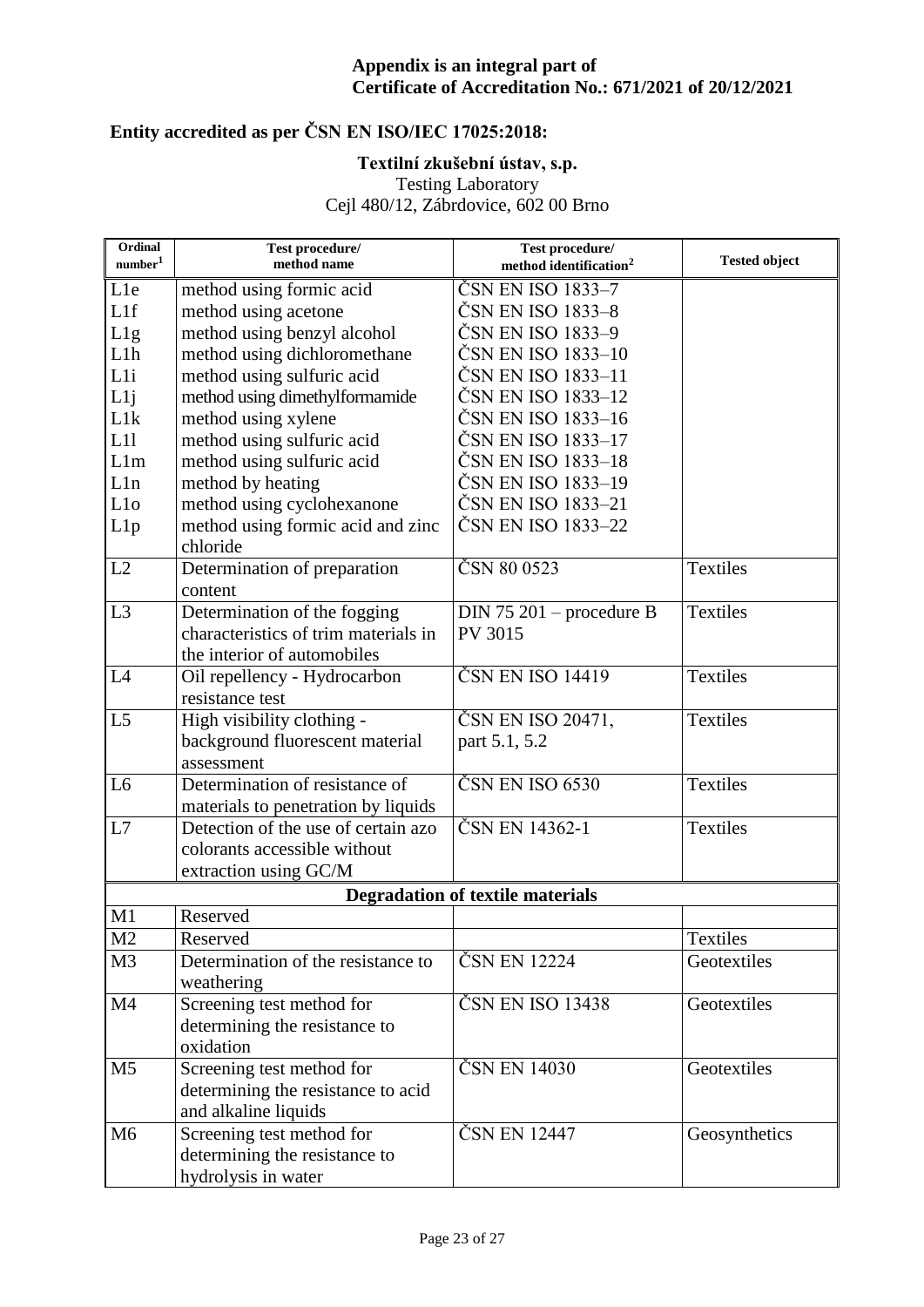# **Entity accredited as per ČSN EN ISO/IEC 17025:2018:**

### **Textilní zkušební ústav, s.p.**

Testing Laboratory

| Ordinal<br>number <sup>1</sup> | Test procedure/<br>method name                                                                                                                      | Test procedure/<br>method identification <sup>2</sup>                                                                                                                                     | <b>Tested object</b>                                                                    |
|--------------------------------|-----------------------------------------------------------------------------------------------------------------------------------------------------|-------------------------------------------------------------------------------------------------------------------------------------------------------------------------------------------|-----------------------------------------------------------------------------------------|
| M <sub>7</sub>                 | Screening test method for<br>determining chemical resistance for<br>landfill applications                                                           | ČSN EN 14414                                                                                                                                                                              | Geosynthetics                                                                           |
| M8                             | Test method for determining the<br>resistance to leaching                                                                                           | ČSN EN 14415                                                                                                                                                                              | Geosynthetics                                                                           |
|                                |                                                                                                                                                     | <b>Plastics</b>                                                                                                                                                                           |                                                                                         |
| N1                             | Migration of constituents of plastic<br>materials and articles intended to<br>come into contact with foodstuffs<br>(diluent $A, B, C$ ) gravimetric | <b>Council Directive</b><br>82/711/EEC, Annex, Part I<br>and II<br>MoH CR Regulation No.<br>38/2001Coll., Annex 4                                                                         | Plastics                                                                                |
| N2                             | Plastics - Total migration                                                                                                                          | MoH CR Regulation No.<br>84/2001 Coll., Annex 8, 9                                                                                                                                        | Plastics                                                                                |
|                                |                                                                                                                                                     | <b>Microbiology</b>                                                                                                                                                                       |                                                                                         |
| O <sub>1</sub>                 | Evaluation of the action of<br>microorganism                                                                                                        | ČSN EN ISO 846<br>method A, B, C                                                                                                                                                          | Plastics                                                                                |
| O <sub>2</sub>                 | Test method for resistance to dry<br>microbial penetration (plate<br>method)                                                                        | ČSN EN ISO 22612                                                                                                                                                                          | Protective textiles<br>and barrier<br>materials $3$                                     |
| O <sub>3</sub>                 | Determination of antibacterial<br>activity - Agar diffusion plate test                                                                              | ČSN EN ISO 20645                                                                                                                                                                          | <b>Textile fabrics</b>                                                                  |
| <b>O4</b>                      | Determination of lint and other<br>particles generation in the dry state<br>using laser counter                                                     | ČSN EN ISO 9073-10                                                                                                                                                                        | Textiles                                                                                |
| O <sub>5</sub>                 | Test method to determine the<br>resistance to wet bacterial<br>penetration (plate method)                                                           | $\overline{\text{CS}}$ N EN ISO 22610                                                                                                                                                     | Protective textiles<br>and barrier<br>materials $3$                                     |
| O <sub>6</sub>                 | Determination of population of<br>microorganisms on products<br>(bioburden) by culture method                                                       | SOP <sub>No.3</sub><br>(ČSN EN ISO 11737-1,<br>Annex $B$ – part B.2.2.1,<br>B.2.2.5, B.2.2.7, B.3.1,<br>B.3.2, B.4.2, B.4.3, B.4.4,<br>B.5, B.6, OS 80-05)<br>ČSN EN 14683+AC,<br>Annex D | Textiles, plastics,<br>surfaces of objects,<br>products,<br>equipment, process<br>water |
| O7                             | Antibacterial Activity of Fabrics,<br><b>Assessment of Textile Materials:</b><br>Parallel Streak Method (plate<br>method)                           | <b>AATCC Test Method 147</b>                                                                                                                                                              | Textiles                                                                                |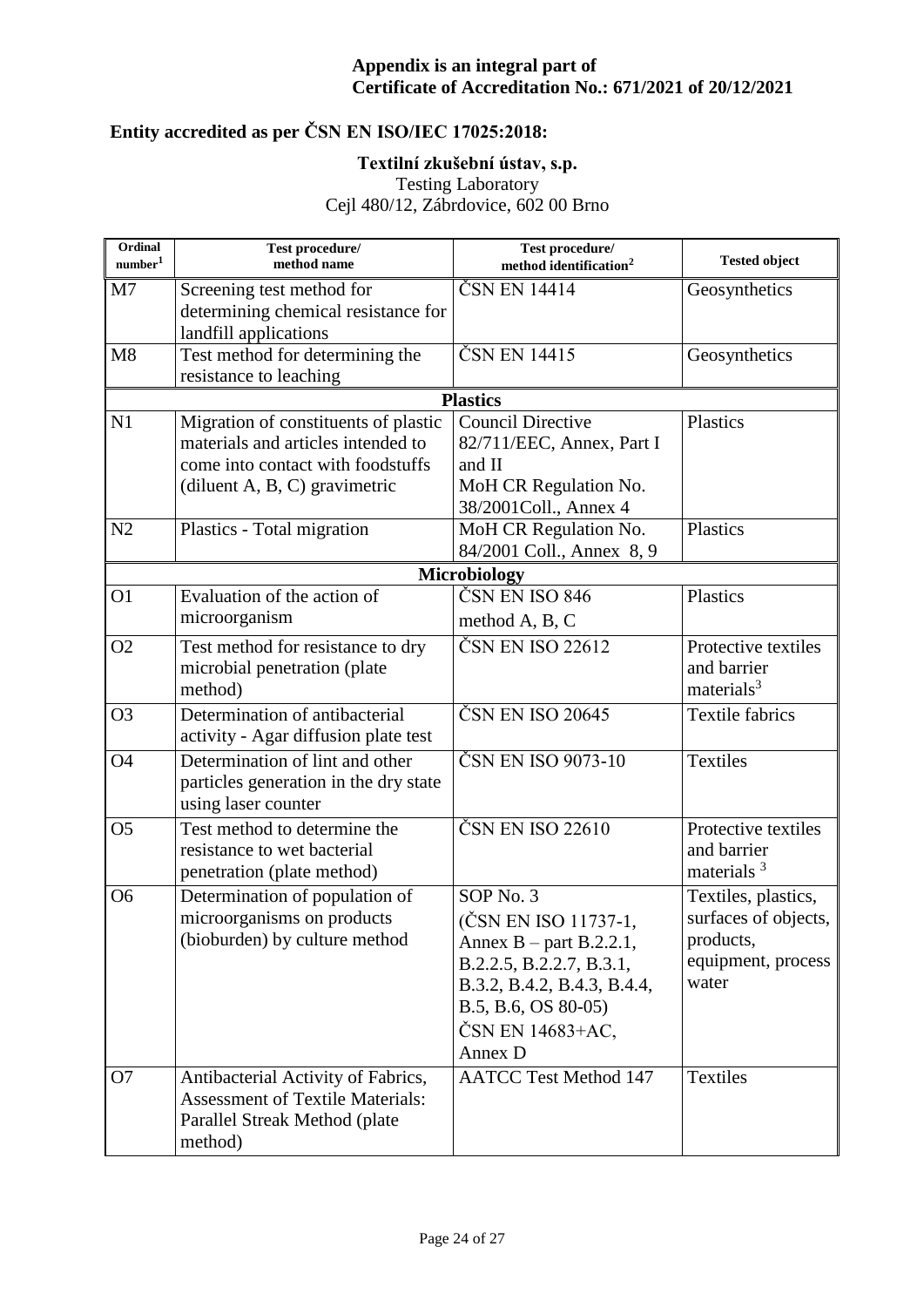# **Entity accredited as per ČSN EN ISO/IEC 17025:2018:**

### **Textilní zkušební ústav, s.p.**

Testing Laboratory

| Ordinal<br>number <sup>1</sup> | Test procedure/<br>method name                                                                                                                                           | Test procedure/<br>method identification <sup>2</sup> | <b>Tested object</b>                                                       |
|--------------------------------|--------------------------------------------------------------------------------------------------------------------------------------------------------------------------|-------------------------------------------------------|----------------------------------------------------------------------------|
| O <sub>8</sub>                 | Antibacterial Finishes on Textile<br>Materials: Assessment of (plate<br>method)                                                                                          | <b>AATCC Test Method 100</b>                          | Textiles,<br>absorption<br>materials                                       |
| O <sub>9</sub>                 | <b>Standard Test Method for</b><br>Determining the Antimicrobial<br><b>Activity of Antimicrobial Agents</b><br><b>Under Dynamic Contact</b><br>Conditions (plate method) | <b>ASTM Designation: E 2149</b>                       | Textiles, wood,<br>inert materials <sup>4</sup> ,<br>powdered material     |
| O10                            | Determination of antibacterial<br>activity of antibacterial finished<br>products                                                                                         | ČSN EN ISO 20743,<br>part 10.1                        | Textiles,<br>absorption material                                           |
| O11                            | Test for Antimicrobial Activity<br>(plate method)                                                                                                                        | <b>JIS Z 2801</b>                                     | Inert materials <sup>4</sup> ,<br>paints and<br>varnishes and<br>materials |
| O12                            | <b>Test for Antimicrobial Activity</b><br>(plate method)                                                                                                                 | ISO 22196                                             | Inert materials <sup>4</sup> ,<br>paints and<br>varnishes and<br>materials |
| O13                            | Laboratory method for testing the<br>efficacy of film preservatives in a<br>coating against fungi (plate<br>method)                                                      | ČSN EN 15457                                          | Paints and<br>varnishes and<br>materials                                   |
| $O1\overline{4}$               | Evaluation of the action of<br>microfungi (plate and microscopy<br>method)                                                                                               | ČSN EN 14119                                          | <b>Textiles</b>                                                            |
| O15                            | Laboratory method for testing the<br>efficacy of film preservatives in a<br>coating against algae (plate<br>method)                                                      | ČSN EN 15458                                          | Paints and<br>varnishes and<br>materials                                   |
| O16                            | Fresh water algal growth inhibition<br>test with unicellular green algae<br>(microscopy method)                                                                          | ČSN EN ISO 8692                                       | Water-soluble<br>substances                                                |
| O17                            | Testing of the resistance of face<br>masks to blood splashes                                                                                                             | ISO 22609<br>ČSN EN 14683+AC,<br>p. 5.2.4             | Protective<br>clothing,<br>medical supplies                                |
| O18                            | Testing of the resistance of<br>protective clothing materials to<br>penetration by fluids under<br>hydrostatic pressure                                                  | ISO 16603                                             | Protective clothing                                                        |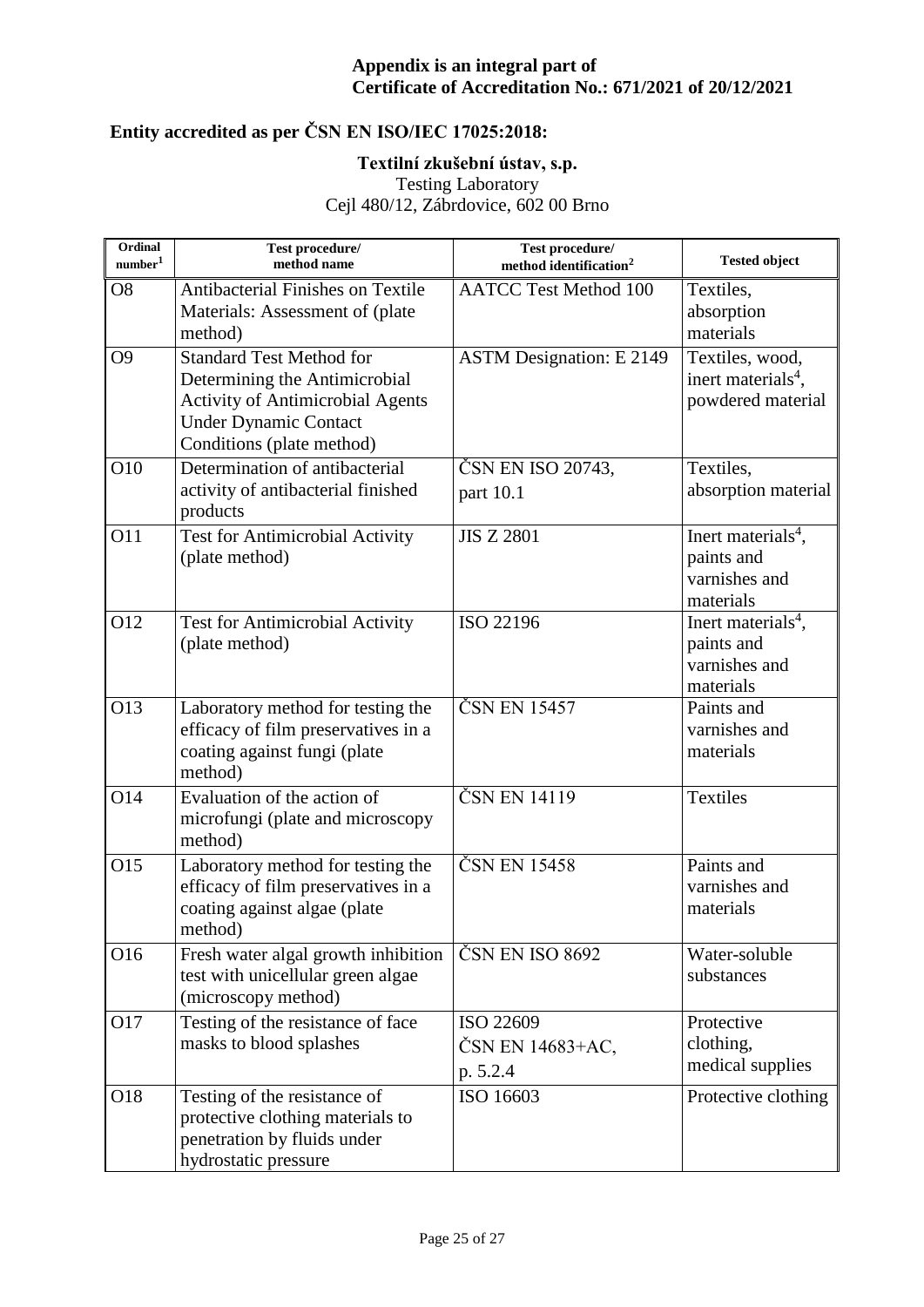#### **Entity accredited as per ČSN EN ISO/IEC 17025:2018:**

#### **Textilní zkušební ústav, s.p.**

Testing Laboratory

Cejl 480/12, Zábrdovice, 602 00 Brno

| Ordinal<br>number <sup>1</sup> | Test procedure/<br>method name                                                                                                                     | Test procedure/<br>method identification <sup>2</sup> | <b>Tested object</b>                        |
|--------------------------------|----------------------------------------------------------------------------------------------------------------------------------------------------|-------------------------------------------------------|---------------------------------------------|
| O19                            | Testing of the resistance of<br>protective clothing and medical<br>supplies to penetration by<br>contaminated fluids under<br>hydrostatic pressure | ISO 16604                                             | Protective<br>clothing,<br>medical supplies |
| O <sub>20</sub>                | Determination of the resistance of<br>synthetic polymeric materials to<br>fungi (microscopic filamentous<br>fungi) by culture                      | ASTM G21                                              | Textiles,<br>Polymeric<br>materials         |
| O <sub>21</sub>                | Determination of bacterial filtration<br>efficiency (BFE) by culture                                                                               | ČSN EN 14683+AC,<br>Annex B                           | Medical supplies                            |

**1** asterisk at the ordinal number identifies the tests, which the Laboratory is qualified to carry out outside the permanent laboratory premises

**2** if the document identifying the test procedure is dated, only these specific procedures are used. If the document identifying the test procedure is not dated, the latest edition of the specified procedure is used (including any changes)

- <sup>3</sup> barrier materials surgical masks, gowns and clothing for clean areas used as medical devices process water
- <sup>4</sup> plastics, metals, ceramics

#### Appendix: Flexible scope of accreditation

**Ordinal numbers of tests** *A4-A9, A12; B1, B2, B4-B15, B17-B41, B43, B45-B54, B56, B59-B63, B66-B76, B78-B86; C1, C3-C15, C18-C31; D5, D6, D10, D11, D14-D28, D30, D31, D34-D51; E1-10, E14-E19; F1-F12; G2-G25, G27-G29, G31-G35; H1-H13; I1 – I17; J2-J4; K1-K19; L1-L4; M3-M6; N1, N2; O1-O21*

The Laboratory is allowed to modify the test methods listed in the Annex within the specified scope of accreditation provided the measuring principle is observed. The flexible approach to the scope of accreditation cannot be applied to the tests not included in the Annex.

#### **Sampling:**

**1**

| Ordinal | <b>Sampling procedure</b>                            | <b>Sampling procedure</b>   | <b>Sampled object</b>                                  |
|---------|------------------------------------------------------|-----------------------------|--------------------------------------------------------|
| number  | name                                                 | identification <sup>1</sup> |                                                        |
|         | Hygienic and<br>epidemiological sample<br>collection | OS 80-05                    | Prints, swabs, biological<br>indicators, service water |

If the document identifying the sampling procedure is dated, only these specific procedures are used. If the document identifying the sampling procedure is not dated, the latest edition of the specified procedure is used (including any changes).